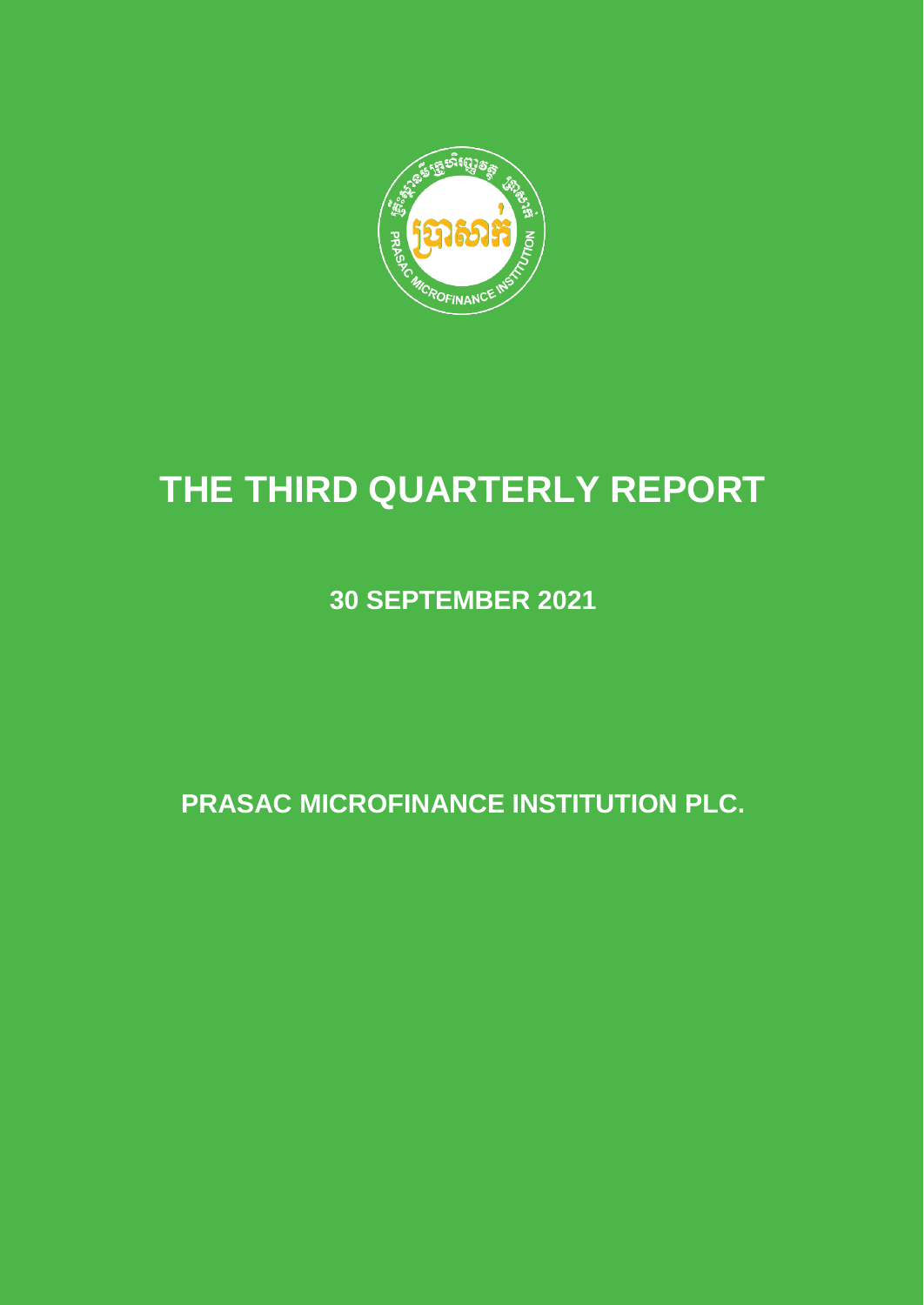#### <span id="page-1-0"></span>**FINANCIAL HIGHLIGHT**

| <b>Financial Position (in Million Riels)</b>                        | <b>September</b><br>2021 | <b>December</b><br>2020  | <b>December</b><br>2019  |
|---------------------------------------------------------------------|--------------------------|--------------------------|--------------------------|
| <b>Total Assets</b>                                                 | 16,626,217               | 14,628,041               | 12,626,514               |
| <b>Total Liabilities</b>                                            | 14,039,351               | 12,529,341               | 10,955,727               |
| <b>Total Shareholders' Equity</b>                                   | 2,586,866                | 2,098,700                | 1,670,787                |
| <b>Profit/(Loss) (in Million Riels)</b>                             | <b>Quarter 3</b><br>2021 | <b>Quarter 3</b><br>2020 | <b>Quarter 3</b><br>2019 |
| <b>Total Revenues</b>                                               | 557,551                  | 460,861                  | 417,665                  |
| Profit/(Loss) Before Tax                                            | 237,560                  | 130,062                  | 131,662                  |
| Profit/(Loss) After Tax                                             | 191,074                  | 104,043                  | 105,324                  |
| <b>Total Comprehensive Income</b>                                   | 193,690                  | 107,408                  | 116,203                  |
| <b>Financial Ratios</b><br>(for Banking and Financial Institutions) | <b>September</b><br>2021 | <b>December</b><br>2020  | <b>December</b><br>2019  |
| <b>Solvency Ratio</b>                                               | 18.75%                   | 18.91%                   | 20.23%                   |
| Debt to Equity Ratio                                                | 542.72%                  | 597.00%                  | 655.72%                  |
| <b>Liquidity Coverage Ratio</b>                                     | 155.95%                  | 232.78%                  | 172.94%                  |
| Non-Performing Loans Ratio <sup>(1)</sup>                           | 1.62%                    | 1.37%                    | 0.31%                    |
| Deposit to Loan Ratio                                               | 68.18%                   | 69.74%                   | 73.59%                   |
| <b>Financial Ratios</b><br>(for Banking and Financial Institutions) | <b>Quarter 3</b><br>2021 | <b>Quarter 3</b><br>2020 | <b>Quarter 3</b><br>2019 |
| Return on Average Assets <sup>(2)</sup>                             | 1.22%                    | 0.76%                    | 0.83%                    |
| Return on Average Equity <sup>(2)</sup>                             | 8.16%                    | 5.52%                    | 7.26%                    |
| Interest Coverage Ratio                                             | 210.24%                  | 162.24%                  | 173.08%                  |
| Earnings per Share (For equity listed<br>entity)                    | N/A                      | N/A                      | N/A                      |
| Dividend per Share (For equity listed<br>entity)                    | N/A                      | N/A                      | N/A                      |
| Other Important Ratios (If any)                                     | N/A                      | N/A                      | N/A                      |

 $\overline{a}$ 

<sup>(1)</sup> The ratios was calculated follow NBC's definition

<sup>(2)</sup> The ratios were calculated by using net profit for the three-month period from 1 July to 30 September 2021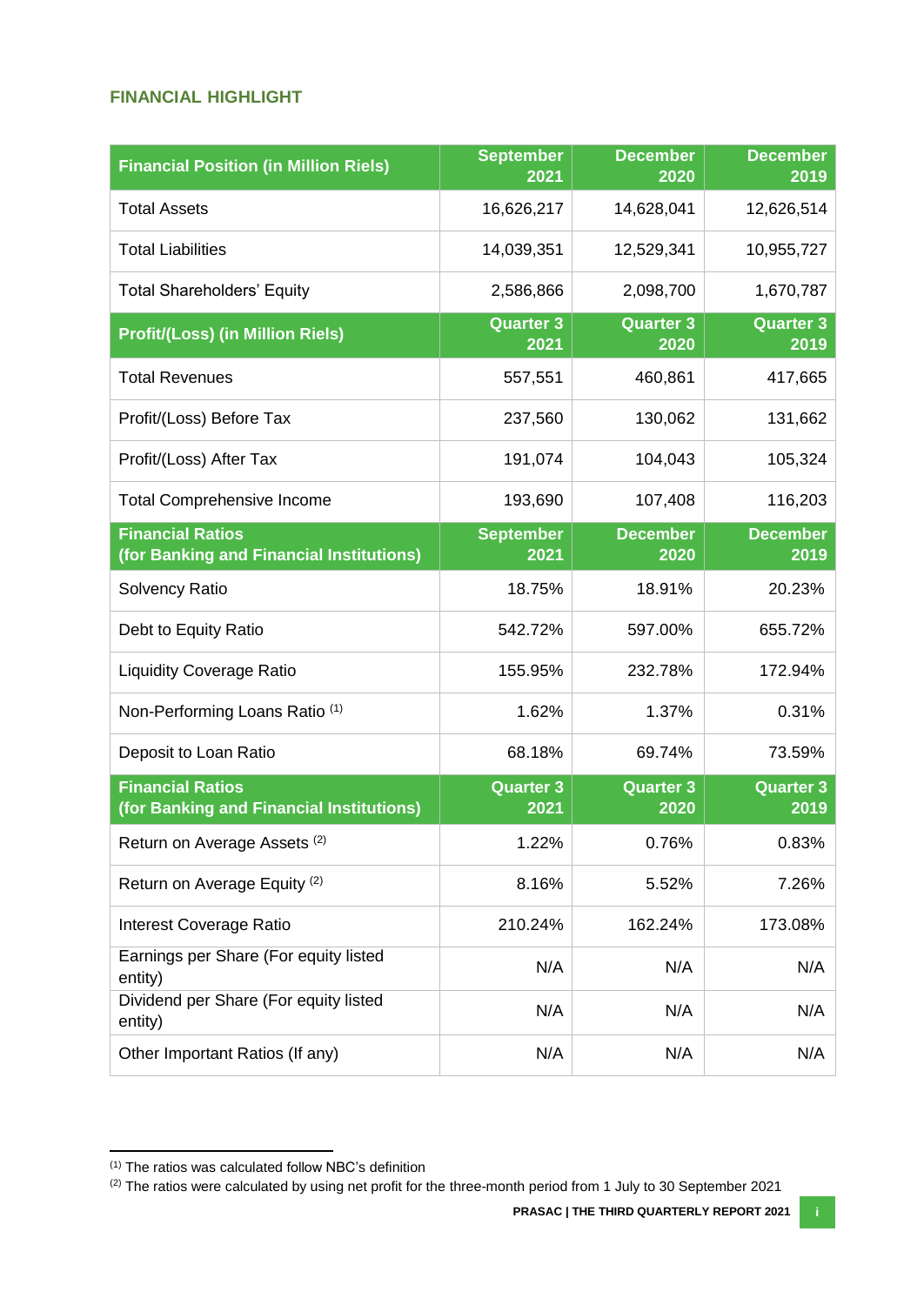#### <span id="page-2-0"></span>**FINANCIAL SUMMARY CHARTS**









<span id="page-2-1"></span>

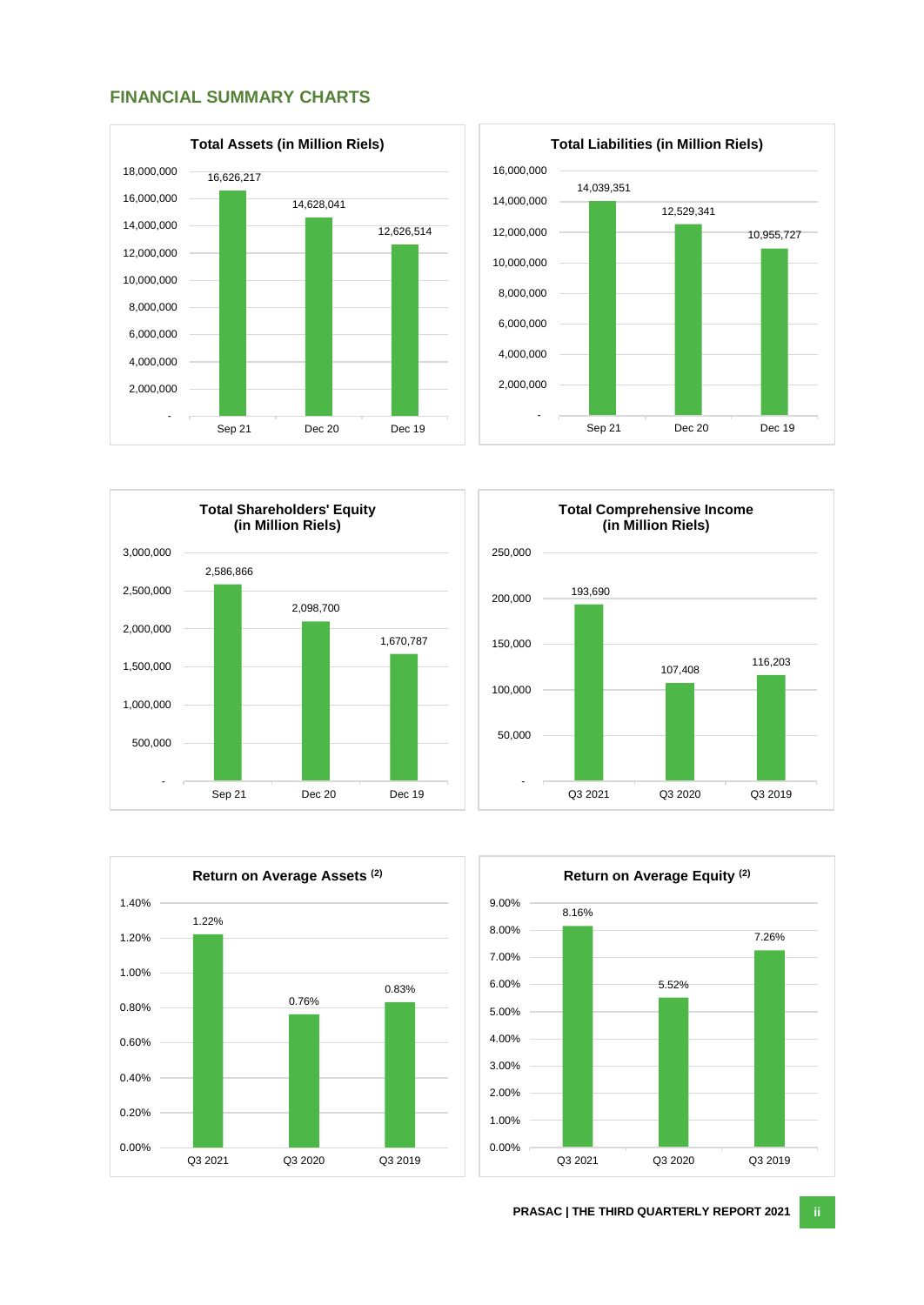# **BOARD OF DIRECTORS**



Mr. Kwi Sang JUN Chairman



Mr. Ishara C. Nanayakkara Director



Mr. Minki Brian HONG Director



Mr. Sim Senacheert Director



Mr. Ji Kyu JANG **Director**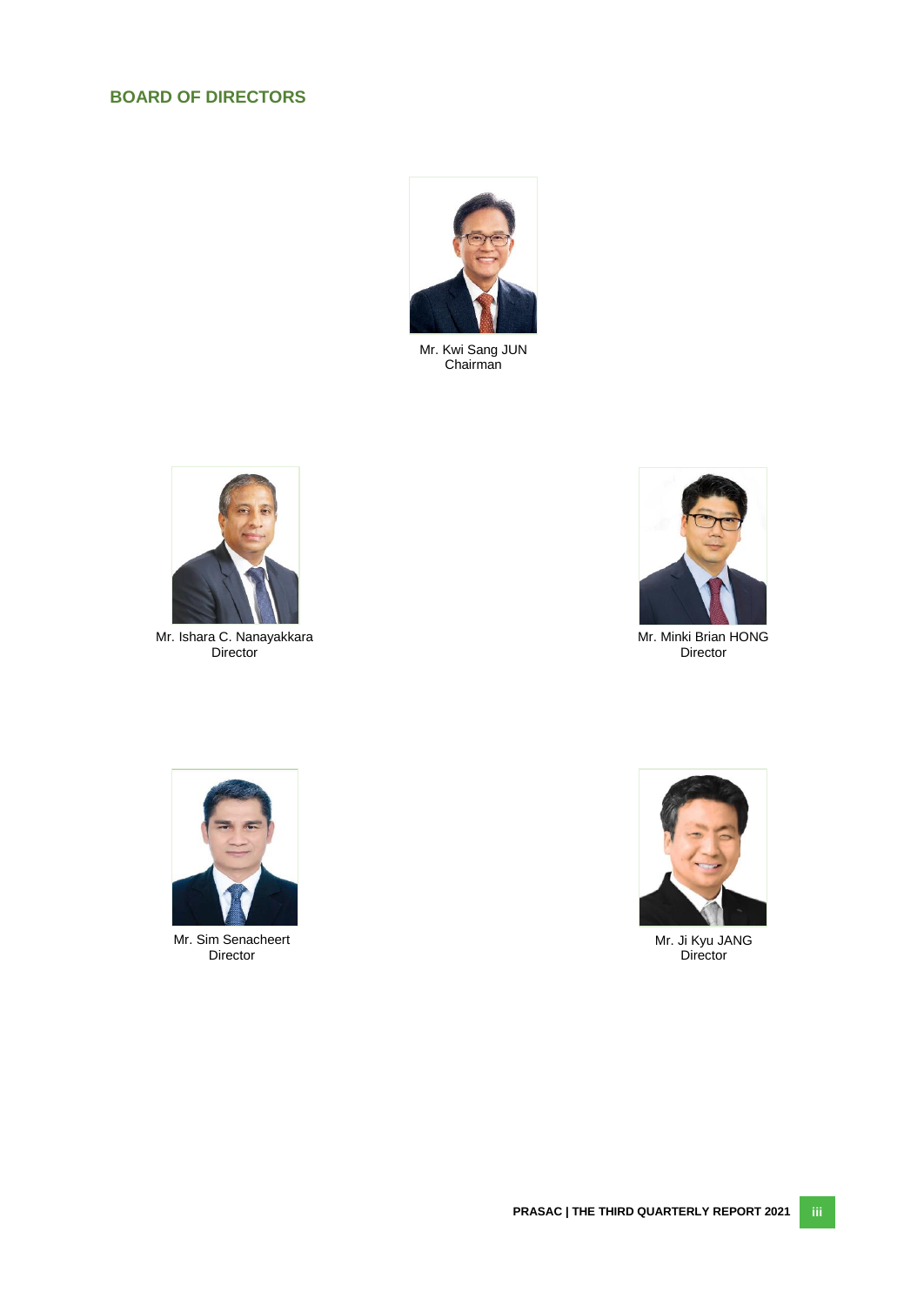#### <span id="page-4-0"></span>**MESSAGE FROM CHAIRMAN**

It is our pleasure to present you with the financial performance of PRASAC Microfinance Institution Plc. in Q3 of 2021 following the requirements of the Securities and Exchange Regulator of Cambodia (SERC).

In the third quarter of the year, the COVID-19 pandemic situation in Cambodia exacerbated as Delta variant cases rose to more than 7,800 on top of the prolongation of the so-called "February 20 community outbreak," resulting 8 provinces on Thai borders were put in lockdown in a bid to prevent the new coronavirus Delta variant spreading further into community. The Kingdom has seen its number of infected cases soar dramatically to more than 112,600 and regrettably the death toll to more than 2,300. The pandemic itself coupled with travel restriction and lockdown measures have continued to negatively impact local businesses especially in the tourism, garment and textiles, agriculture, and construction and real estate sectors. The World Bank has revised its economic forecast for Cambodia down to 2.2% this year from its earlier projection of 4%.

According to the World Bank, Cambodia's agriculture remains resilient and goods exports have recovered, supported by improved external demand conditions. Other major growth drivers, namely tourism, construction and real estate continue to be hit hard by the pandemic. Investment remains resilient. Growth outlook remains highly uncertain, and risks are tilted to the downside. However, the rapid pace of the country's coronavirus vaccination campaigns for young adults and subsequent booster shot drives for adults will be key to a faster economic reopening. New investment law and Regional Comprehensive Economic Partnership (RCEP) trade agreement ratification will be also a huge boon for the economy in the coming years.

As of September 2021, the vaccination coverage against COVID-19 pandemic in the Kingdom has reached 99% and 89% of the planned 10 million adults and 2 million young adults respectively to be vaccinated thanks to the relentless effort of the Royal Government of Cambodia.

As the pandemic rages on, PRASAC has played its essential part in supporting economic activity and easing the burden of borrowers facing major revenue declines by continuing restructuring the loans following the guidelines from the National Bank of Cambodia. PRASAC has also kept participating in the 'SME Co-Financing Scheme Phase 2 (SCFS2)', an initiative of the government to provide affordable loans to SMEs. Under this loan scheme, PRASAC has disbursed loans worth nearly USD 1.25 million for capital expenditure and working capital with a special interest rate of 6.5% per annum and a term of up to 7 years.

Adapting the business operations in response to COVID-19 pandemic, PRASAC has acted with agility to guard against risks and has taken decisive actions to ensure we protect our employees and provide timely support to our customers. We suspended our staff travel and postponed large events and meetings. We moved some staff from head office to work in other branch offices around Phnom Penh, hosted online meeting, adapted rotating shift work schedule (i.e. while a group of staff is working at office, other groups shall be working from home) to apply social distancing and strictly implemented COVID-19 prevention guidelines issued by the Ministry of Health.

We strongly encourage clients and staff to do financial transactions through ATM, mobile banking, and internet banking. To promote cashless payment, we offer PRASAC Mobile Banking service for free of charge – no monthly fee and no transaction fee. Recently, the app has received significant enhancement with new features such as Open Term Deposit Account, PIN Reset, Login by Phone Number, Share Account Information, Push Notification and other functions, allowing customers to conduct online banking securely on their smart phone anytime, anywhere with no physical contact or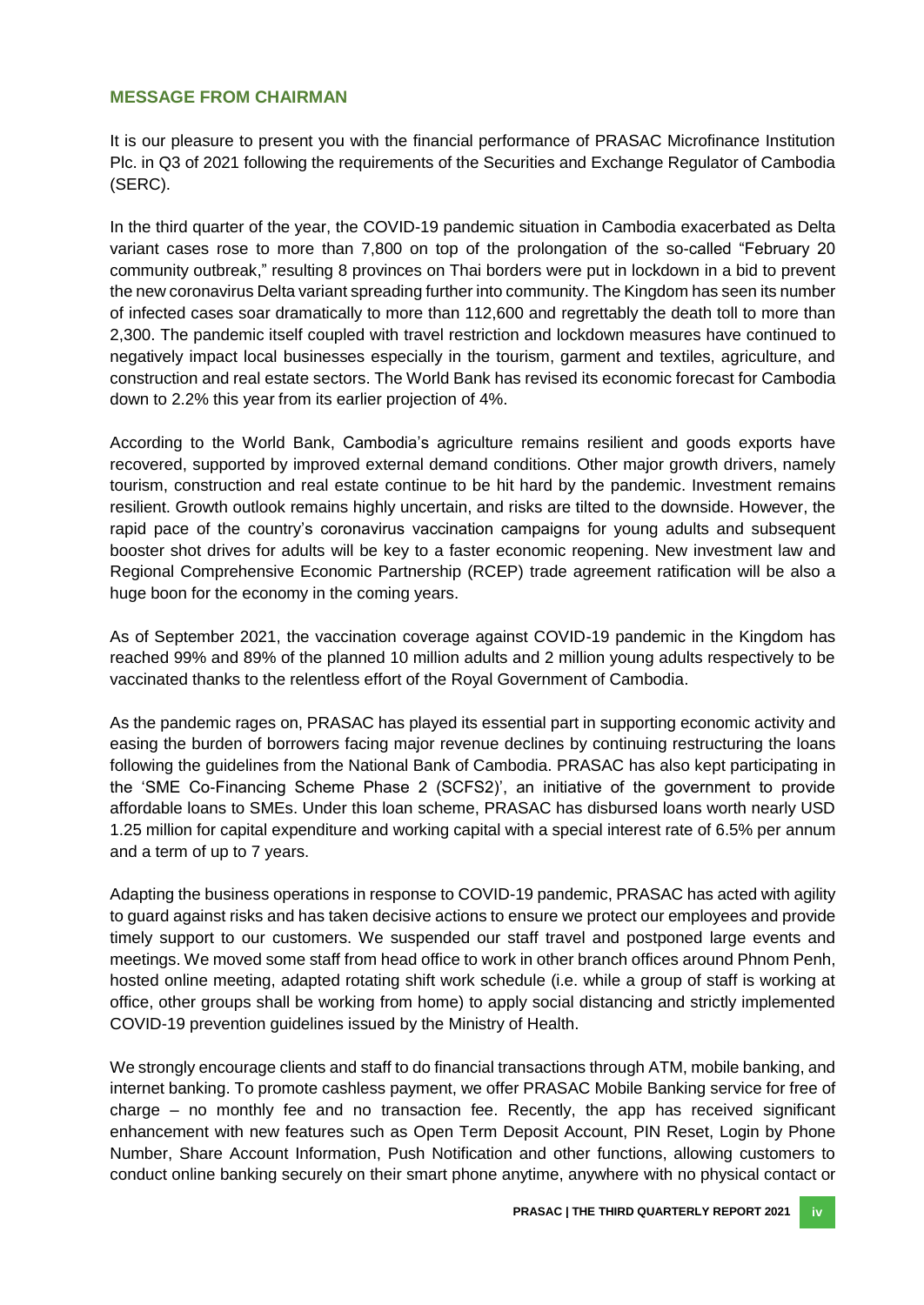branch visits. All branches are operating as normal, but we need our visitors, clients, and staff to follow social distancing and office entrance protocols (hand washing, temperature checks, mask wearing and scanning of QR Code of Ministry of Health).

Despite this time of uncertainty, PRASAC continues to grow in all key areas, including the total assets, deposits and loans, profit as well as financial technology. We have learned a lot from the challenges of the past several years that made PRASAC become a strong and stable institution for more than 25 years of sustainable growth. As results of the end of Q3 of 2021, the total assets were USD 4.07 billion, growing 22.06% compared to same quarter of 2020. The deposit balance increased to USD 2.46 billion, and the gross loan portfolio amounted up to USD 3.60 billion. The shareholder's equity also grew and reached USD 634 million while registered capital was USD 300 million in the reporting period.

Being the first financial institution to issue the largest corporate bonds in the history of Cambodia's capital market for the total amount of KHR 127.2 billion, PRASAC also played its crucial role in developing the securities market and promotion of the Khmer Riel.

Although this is an unprecedented challenging time, the Board and shareholders have confidence that PRASAC's leadership, strategy and people will enable PRASAC to continue its high level of performance for all stakeholders.

On behalf of the Board of Directors, I wish to thank PRASAC's management and staff for their hard work, dynamism and strong dedication to grow the business along with customer's growth in harmony. I also wish to thank the Board of Directors, shareholders, customers, the Royal Government of Cambodia and especially the National Bank of Cambodia (NBC), Securities and Exchange Regulator of Cambodia (SERC) and Cambodia Securities Exchange (CSX) for their continuous support and advice.

11 November 2021 ឌ្រីះស្ថានទីក្រុសិរញ្ញទត្តុ ប្រាសាក់ เซากาลธา รูดพากพิชยุ **PRASAC MICROFINANCE INST**  $cnL_{1}s$ "PRASAC MFI PLC **BY 27 FT THESIC MITHER** 

**Kwi Sang JUN** Chairman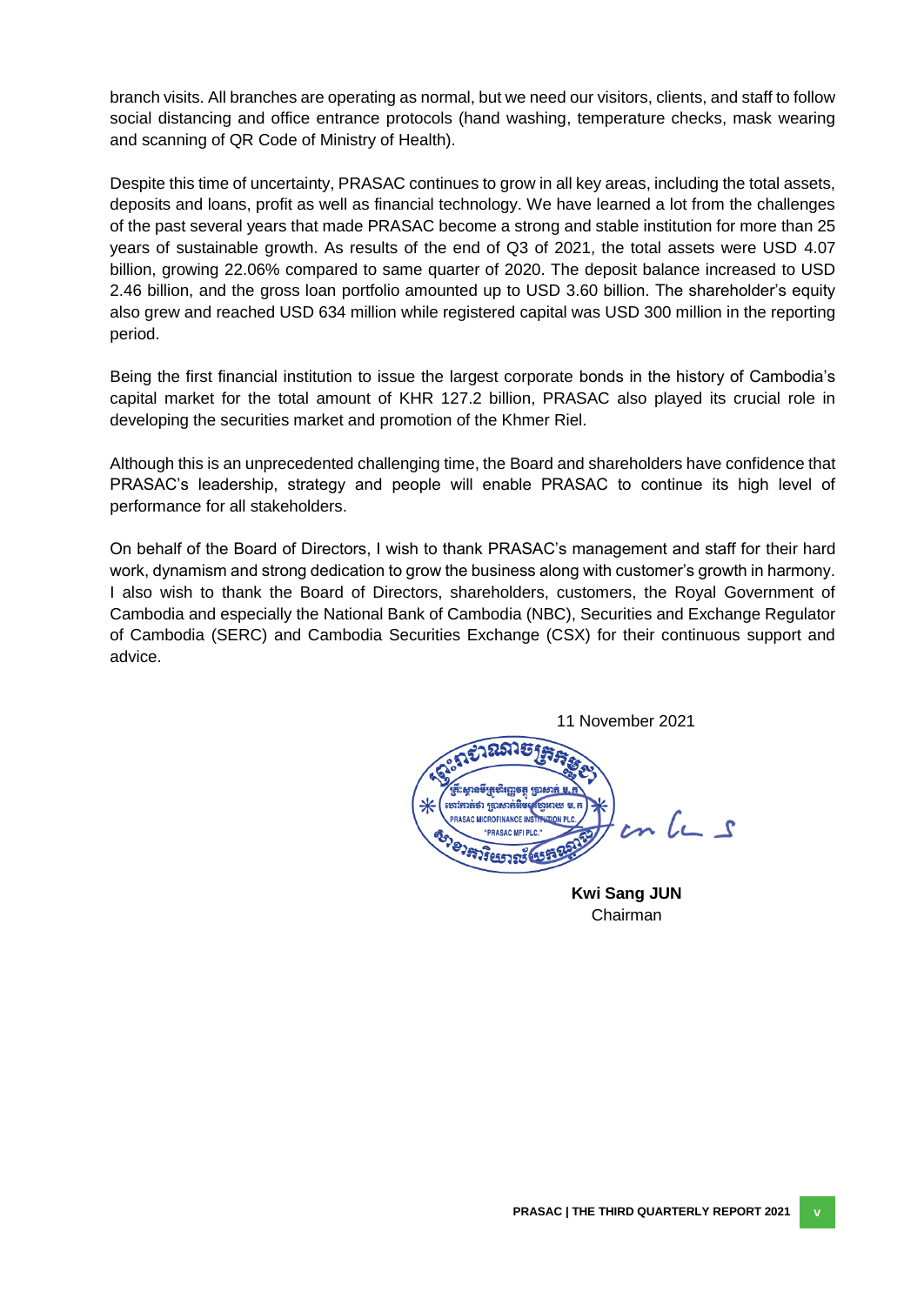# **CONTENTS**

| Α.        |                                                                          |  |
|-----------|--------------------------------------------------------------------------|--|
| <b>B.</b> |                                                                          |  |
| C.        |                                                                          |  |
|           |                                                                          |  |
| Α.        | Business Operation Performance Including Business Segments Information 3 |  |
| <b>B.</b> |                                                                          |  |
|           |                                                                          |  |
|           |                                                                          |  |
| Α.        |                                                                          |  |
| B.        |                                                                          |  |
| C.        |                                                                          |  |
| D.        |                                                                          |  |
| Ε.        |                                                                          |  |
| F.        |                                                                          |  |
|           |                                                                          |  |
|           |                                                                          |  |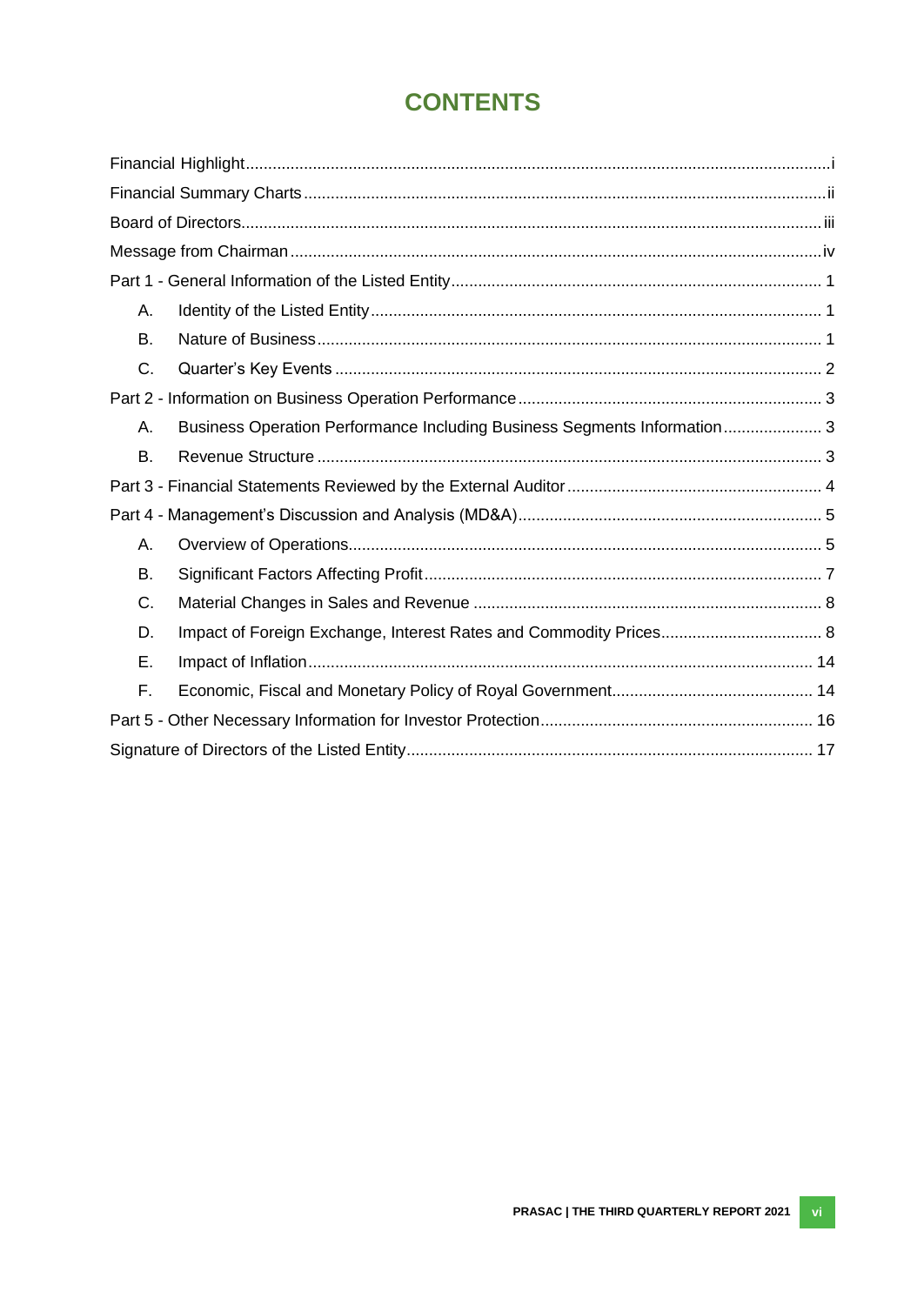# <span id="page-7-0"></span>**A. IDENTITY OF THE LISTED ENTITY**

| Entity name in Khmer                                      | គ្រឹះស្ថានមីក្រូហិរញ្ញវត្ថុ ប្រាសាក់ ម.ក                                                      |  |  |  |
|-----------------------------------------------------------|-----------------------------------------------------------------------------------------------|--|--|--|
| In Latin                                                  | <b>PRASAC Microfinance Institution Plc.</b>                                                   |  |  |  |
| Standard code                                             | KH2000131A42                                                                                  |  |  |  |
| Address                                                   | Building № 212, Street 271, Sangkat Tuol Tumpung 2,<br>Khan Chamkarmon, Phnom Penh, Cambodia. |  |  |  |
| Phone number                                              | +855 23 999 911 / +855 86 999 911                                                             |  |  |  |
| Fax                                                       | +855 23 216 362                                                                               |  |  |  |
| Website                                                   | www.prasac.com.kh                                                                             |  |  |  |
| Email                                                     | info@prasac.com.kh                                                                            |  |  |  |
| Company registration number                               | 00001157<br>Date: 11 September 2011                                                           |  |  |  |
| License number                                            | M.F 10<br>Issued by: National Bank of Cambodia<br>Date: 19 October 2012                       |  |  |  |
| Disclosure document registration number<br>issued by SERC | 067/20SECC/SSR<br>Date: 30 March 2020                                                         |  |  |  |
| Representative of the listed entity                       | Mr. Sim Senacheert                                                                            |  |  |  |

# <span id="page-7-1"></span>**B. NATURE OF BUSINESS**

PRASAC has a microfinance deposit taking license from the National Bank of Cambodia (NBC), and has operated for more than 25 years in the microfinance and banking industry in Cambodia. PRASAC is currently the largest microfinance institution in terms of assets, loan portfolio, loan quality, net profit, customer deposits and ranks among the top five commercial banks in Cambodia.

PRASAC is dedicated to offering full-fledged financial services namely loans, deposits, PPWSA bill payment, EDC bill payment, PPSWMA bill payment, tuition fee payment, phone top-up from all telecom companies, interbank fund transfer between member banks and FI of Bakong and Retail Pay system, Inter-branch fund transfer, cash-by-code, foreign exchange, Cambodian Shared Switch (CSS) or use PRASAC's ATM card to withdraw cash from member banks and FI of CSS, fast payment, payroll, automated teller machine (ATM), cash deposit machine (CDM), mobile banking, internet banking, POS, bank confirmation, standing instruction and other services to target clients.

As a market leader with total assets of USD 4,076 million as of 30 September 2021, PRASAC operates the second largest branch network, with 182 branches in Cambodia. PRASAC has strong financial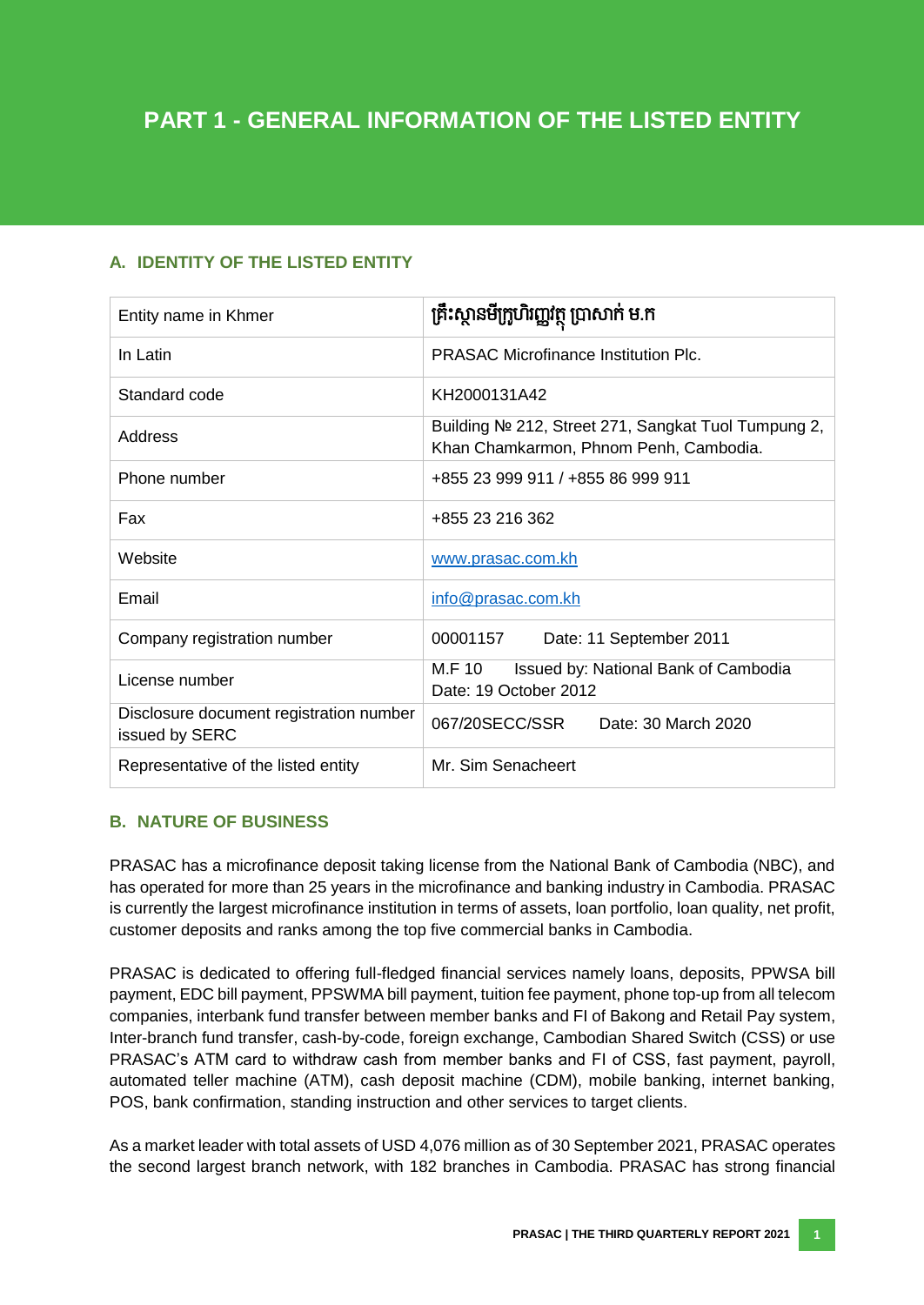operations, customer care, and a modern, transparent and dynamic core banking system for serving the needs of customers and the public.

### <span id="page-8-0"></span>**C. QUARTER'S KEY EVENTS**

- During Q3 2021, PRASAC has entered in to 5 bilateral deals for 3 years term with oversea and local lenders totaling of USD 28 million in which equivalent of USD 10 million are in local currency to support its lending activities.
- In August 2021, PRASAC has signed MOU in the amount of USD 5 million to participate the Small and Medium Enterprise Co-Financing Scheme Phase II initiative by Royal Government of Cambodia throughout SME Bank for supporting SMEs impacted by COVID-19 pandemic.
- PRASAC has waived monthly fee and transaction fee for the use of PRASAC Mobile Banking app and PRASAC Internet Banking to promote cashless payment.
- PRASAC has launched the upgrade of its mobile banking application by adding new innovative service and features such as Open Term Deposit Account, PIN Reset, Login by Phone Number, Share Account Information, Push Notification and other functions, allowing customers to conduct online banking securely on their smart phone anytime, anywhere with no physical contact or branch visits.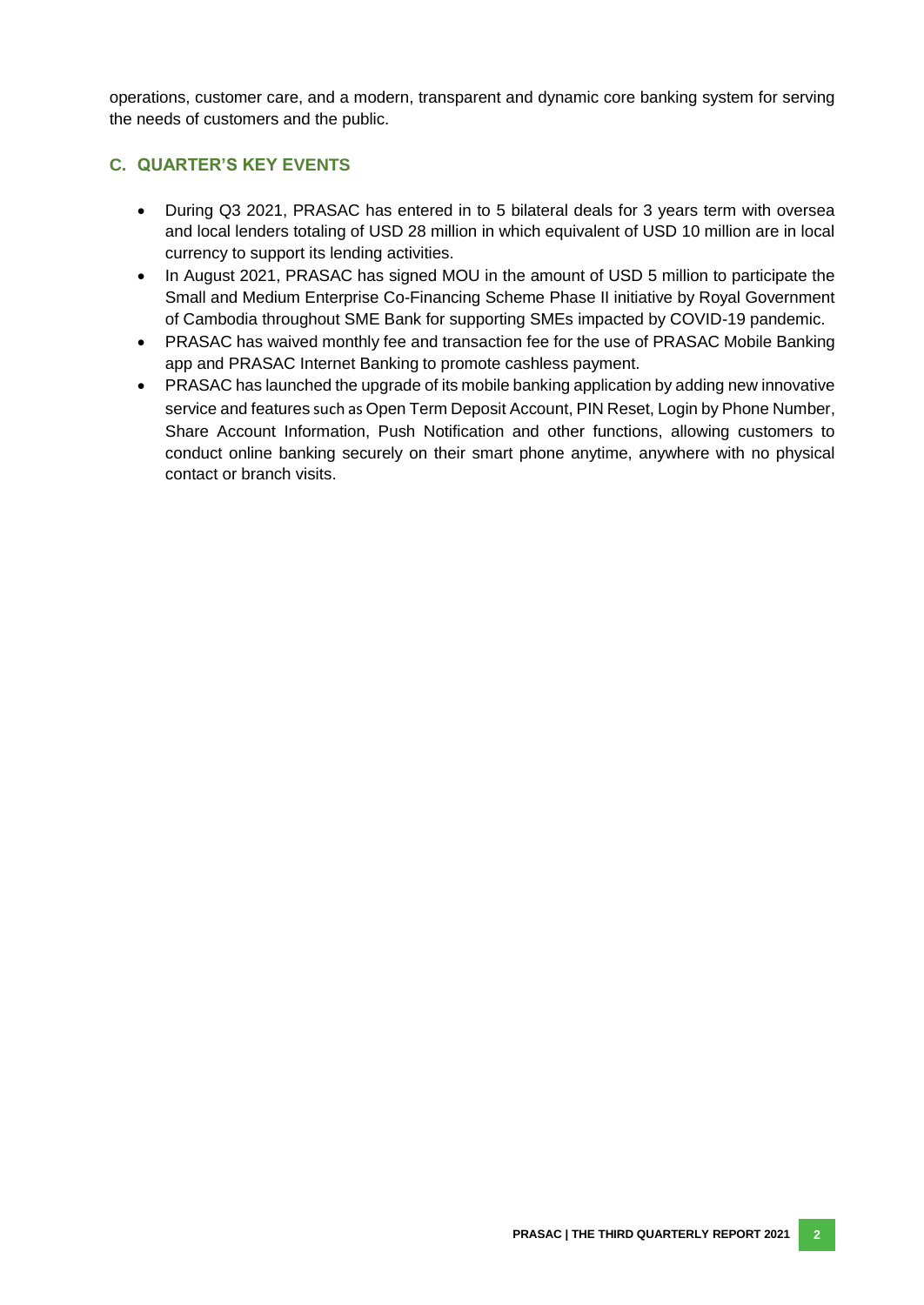# **PART 2 - INFORMATION ON BUSINESS OPERATION PERFORMANCE**

# <span id="page-9-0"></span>**A. BUSINESS OPERATION PERFORMANCE INCLUDING BUSINESS SEGMENTS INFORMATION**

| <b>Key Achievement</b>                               | <b>September</b><br>2021 | <b>December</b><br>2020 | <b>December</b><br>2019 |
|------------------------------------------------------|--------------------------|-------------------------|-------------------------|
| Loan                                                 |                          |                         |                         |
| <b>Number of Borrowers</b>                           | 456,022                  | 442,833                 | 417,044                 |
| Total Gross Loans (in Million Riels)                 | 14,695,230               | 12,249,042              | 10,164,918              |
| <b>Deposit</b>                                       |                          |                         |                         |
| <b>Number of Depositors</b>                          | 650,324                  | 627,188                 | 600,204                 |
| <b>Total Deposit (in Million Riels)</b>              | 10,019,807               | 8,542,691               | 7,480,692               |
| <b>Others</b>                                        |                          |                         |                         |
| <b>Operating Branches</b>                            | 182                      | 182                     | 180                     |
| <b>Number of Staffs</b>                              | 9,203                    | 9,042                   | 9,091                   |
| <b>Number of POS Terminals</b>                       | 505                      | 514                     | 509                     |
| Number of ATMs                                       | 141                      | 141                     | 135                     |
| Number of Active ATM Cards                           | 54,389                   | 56,060                  | 57,834                  |
| Number of Active Mobile & Internet<br><b>Banking</b> | 32,306                   | 21,213                  | 15,431                  |

# <span id="page-9-1"></span>**B. REVENUE STRUCTURE**

|     |                                    | <b>Quarter 3</b><br>2021                      |        | <b>Quarter 3</b><br>2020                      |        | <b>Quarter 3</b><br>2019                      |        |
|-----|------------------------------------|-----------------------------------------------|--------|-----------------------------------------------|--------|-----------------------------------------------|--------|
| No. | <b>Source of</b><br><b>Revenue</b> | <b>Amount</b><br>(in Million<br><b>Riel</b> ) | $(\%)$ | <b>Amount</b><br>(in Million<br><b>Riel</b> ) | (%)    | <b>Amount</b><br>(in Million<br><b>Riel</b> ) | (%)    |
| 1   | Interest income                    | 534,986                                       | 95.95% | 440,803                                       | 95.93% | 401,623                                       | 96.16% |
| 2   | Fees and<br>commission<br>income   | 10,633                                        | 1.91%  | 8,540                                         | 1.86%  | 5,967                                         | 1.43%  |
| 3   | Other income                       | 11,932                                        | 2.14%  | 10,164                                        | 2.21%  | 10,075                                        | 2.41%  |
|     | <b>Total revenue</b>               | 557,551                                       | 100%   | 459,507                                       | 100%   | 417,665                                       | 100%   |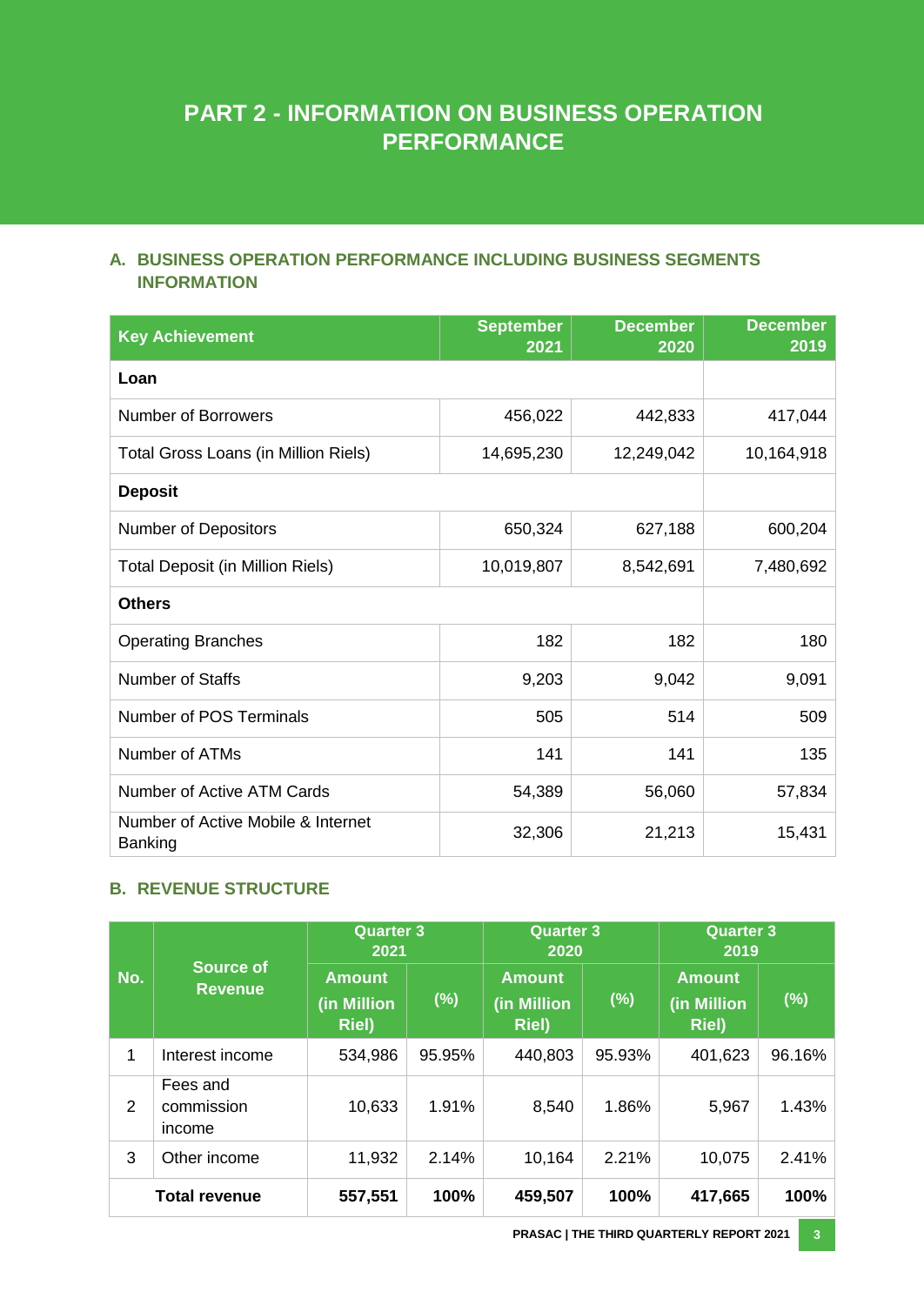# **PART 3 - FINANCIAL STATEMENTS REVIEWED BY THE EXTERNAL AUDITOR**

Please refer to the annex for interim financial statement reviewed by the independent auditor.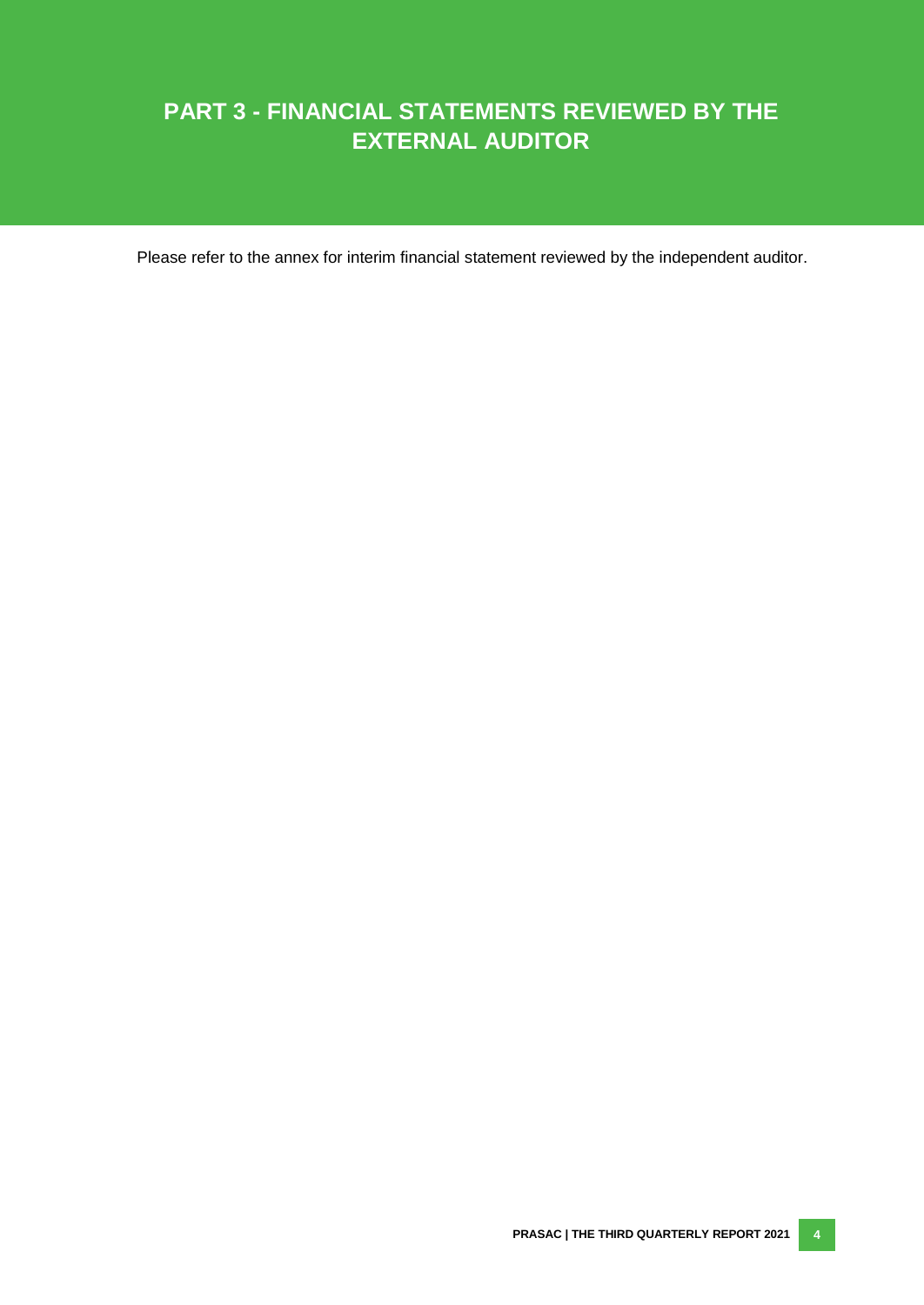The following discussion and analysis are the discussion of PRASAC's management team on the operational results and financial situation based on Financial Statement as of 30 September 2021, which is reviewed by KPMG Cambodia Ltd (Independent Auditors). Financial Statement have been prepared in accordance with Cambodian International Financial Reporting Standard (CIFRS) and follows regulations and guidelines of National Bank of Cambodia. The management team discussed and analyzed only the key component of the Financial Statement and key factors that affect PRASAC's profitability.

# <span id="page-11-0"></span>**A. OVERVIEW OF OPERATIONS**

#### **1. REVENUE ANALYSIS**

PRASAC generates revenue from the three major sources as follows:

- **Interest income:** Loan to customers and deposit with banks.
- **Fees and commission income:** Fee income from loans, card issuing fee and local remittances services.
- **Other income:** Penalty from loans, recovered loans, foreign exchange gains and others.

|                | <b>Source of</b>              | <b>Quarter 3</b><br>2021           |                             | <b>Quarter 3</b><br>2020           |                          |  |
|----------------|-------------------------------|------------------------------------|-----------------------------|------------------------------------|--------------------------|--|
| No.            | <b>Revenue</b>                | <b>Amount</b><br>(in Million Riel) | <b>Percentage</b><br>$(\%)$ | <b>Amount</b><br>(in Million Riel) | <b>Percentage</b><br>(%) |  |
| 1              | Interest income               | 534,986                            | 95.95%                      | 440,803                            | 95.93%                   |  |
| $\overline{2}$ | Fees and<br>commission income | 10,633                             | 1.91%                       | 8,540                              | 1.86%                    |  |
| 3              | Other income                  | 11,932                             | 2.14%                       | 10,164                             | 2.21%                    |  |
|                | <b>Total revenue</b>          | 557,551                            | 100%                        | 459,507                            | 100%                     |  |

#### **2. REVENUE BY SEGMENT ANALYSIS**

Interest income is the main source for PRASAC to generate revenue. In third quarter of 2021, interest income represents 95.95% of the total revenue while 99.97% of the total interest income generated from the loans from customer. Comparing to prior year with the same period, there is no much fluctuation movement of PRASAC's revenue by segment.

#### **3. GROSS PROFIT MARGIN ANALYSIS**

Gross profit margin does not present in the format of statement of comprehensive income prepared by PRASAC. However, it presents net interest income resulting from interest income less interest expense which is indicated in section 4. Profit / (loss) before tax analysis.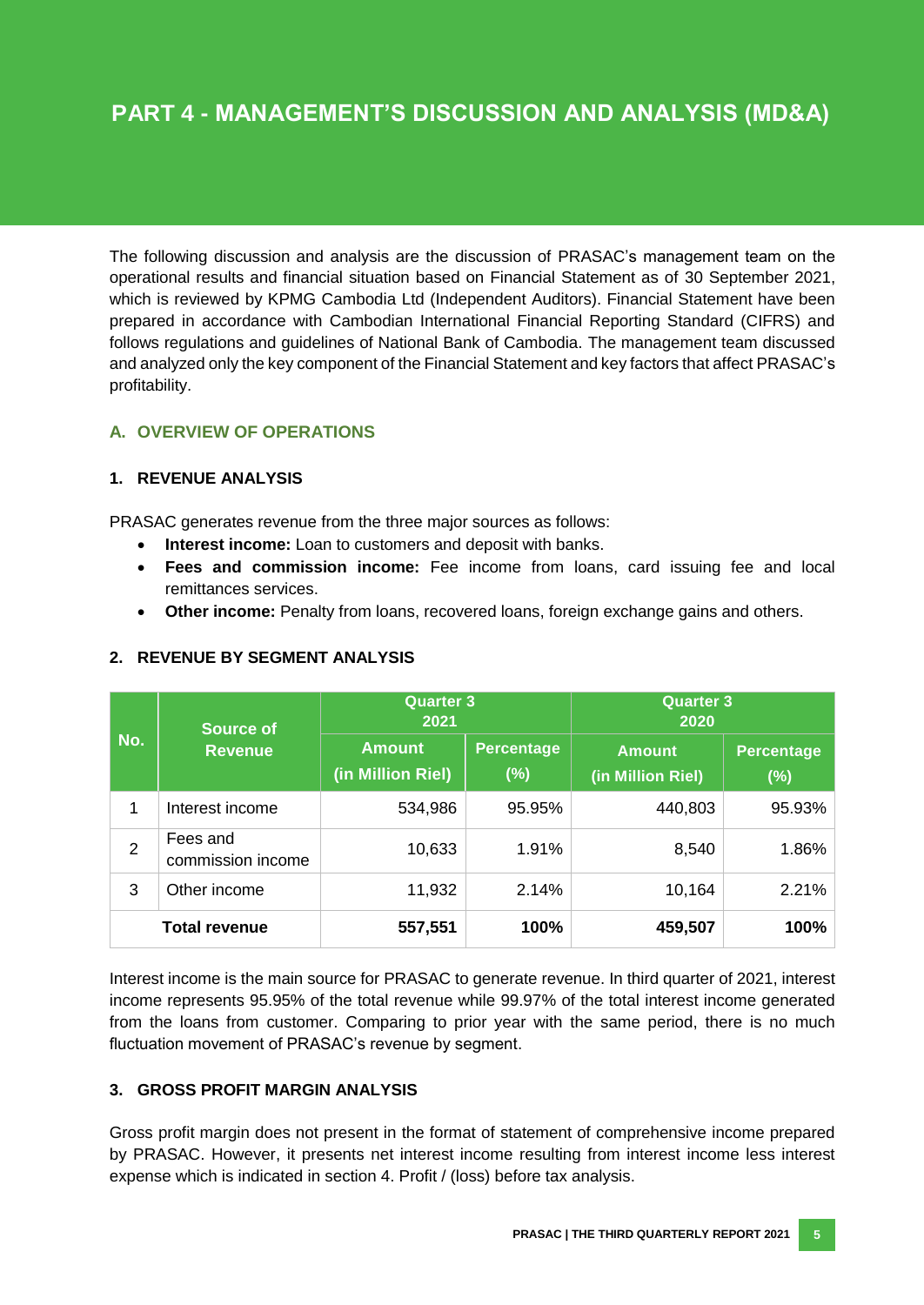#### **4. PROFIT / (LOSS) BEFORE INCOME TAX ANALYSIS**

| <b>Statement of Profit or Loss</b><br><b>Before Income Tax</b> | <b>Quarter 3</b><br><b>Quarter 3</b><br>2021<br>2020<br>(in Million Riel)<br>(in Million Riel) |            | <b>Variance</b><br>(in Million Riel) | <b>Variance</b><br>(%) |
|----------------------------------------------------------------|------------------------------------------------------------------------------------------------|------------|--------------------------------------|------------------------|
| Interest income                                                | 534,986                                                                                        | 440,803    | 94,183                               | 21.37%                 |
| Interest expense                                               | (215, 494)                                                                                     | (208, 977) | (6, 517)                             | 3.12%                  |
| <b>Net interest income</b>                                     | 319,492                                                                                        | 231,826    | 87,666                               | 37.82%                 |
| Fees and commission income                                     | 10,633                                                                                         | 8,540      | 2,093                                | 24.51%                 |
| Fees and commission expense                                    | (81)                                                                                           | (327)      | 246                                  | $-75.23%$              |
| <b>Net fees and commission</b><br>income                       | 10,552                                                                                         | 8,213      | 2,339                                | 28.48%                 |
| Other income                                                   | 10,220                                                                                         | 8,806      | 1,414                                | 16.06%                 |
| Grant income                                                   | 1,712                                                                                          | 1,358      | 354                                  | 26.07%                 |
| Net foreign exchange gain/(loss)                               | (2,201)                                                                                        | 1,354      | (3, 555)                             | $-262.56%$             |
| <b>Total other income</b>                                      | 9,731                                                                                          | 11,518     | (1,787)                              | $-15.51%$              |
| Total interest, fees,<br>commission and other income           | 339,775                                                                                        | 251,557    | 88,218                               | 35.07%                 |
| Personnel expenses                                             | (75, 462)                                                                                      | (72, 666)  | (2,796)                              | 3.85%                  |
| Provisions for expected credit<br>losses                       | (6,909)                                                                                        | (25, 767)  | 18,858                               | $-73.19%$              |
| General and administrative<br>expenses                         | (13,051)                                                                                       | (16, 132)  | 3,081                                | $-19.10%$              |
| Depreciation and amortization                                  | (6, 793)                                                                                       | (6,930)    | 137                                  | $-1.98%$               |
| Profit before income tax                                       | 237,560                                                                                        | 130,062    | 107,498                              | 82.65%                 |

In third quarter of 2021, profit before income tax increased significantly by KHR 107,498 million equivalent to 82.65% compared to the same period in 2020. The main reason of increasing profit before income tax during this quarter was interest income which grew by KHR 94,183 million due to growth of loan portfolios while the total expenses also decreased by KHR 19,298 million equivalent to -15.87% compared to third quarter of 2020.

# **5. PROFIT / (LOSS) AFTER INCOME TAX ANALYSIS**

| <b>Statement of Profit or Loss</b><br><b>After Income Tax</b> | <b>Quarter 3</b><br>2021<br>(in Million Riel) | <b>Quarter 3</b><br>2020<br>(in Million Riel) | <b>Variance</b><br>(in Million Riel) | <b>Variance</b><br>(%) |
|---------------------------------------------------------------|-----------------------------------------------|-----------------------------------------------|--------------------------------------|------------------------|
| Profit before income tax                                      | 237,560                                       | 130,062                                       | 107,498                              | 82.65%                 |
| Income tax expense                                            | (46,486)                                      | (26, 019)                                     | (20, 467)                            | 78.66%                 |
| Net profit for the period                                     | 191,074                                       | 104,043                                       | 87,031                               | 83.65%                 |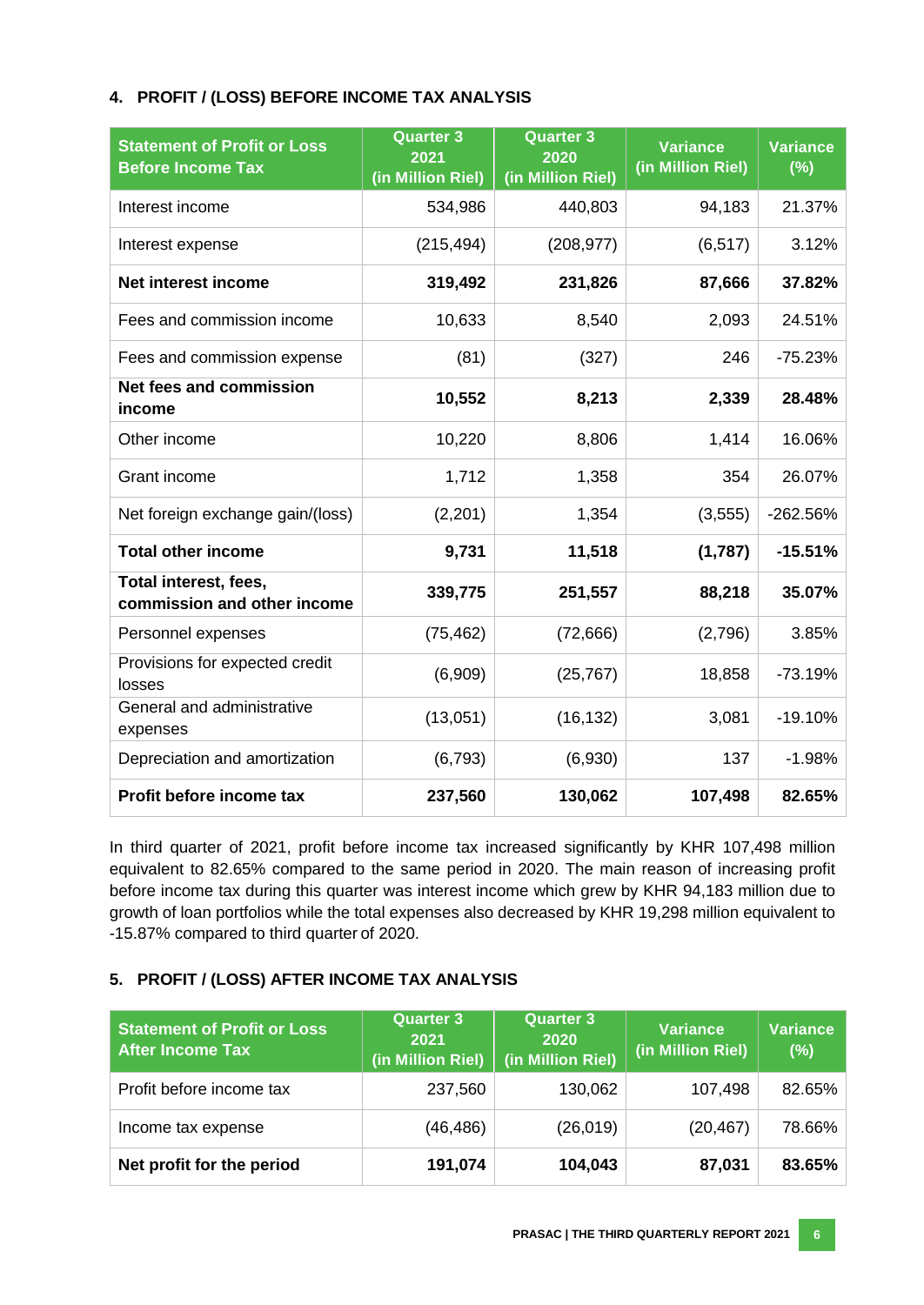In third quarter of 2021, profit after income tax was highly increased by KHR 87,031 million equivalent to 83.65% that caused the tax on income also increased. Due to the result of net profit in quarter 3 of 2021, PRASAC has achieved a great result with Return on Average Assets of 1.22% and Return on Average Equity of 8.16% for three-month period of net profit from 1 July to 30 September 2021.

| <b>Statement of Comprehensive</b><br><b>Income</b> | <b>Quarter 3</b><br>2021<br>(in Million Riel) | <b>Quarter 3</b><br>2020<br>(in Million Riel) | <b>Variance</b><br>(in Million Riel) | <b>Variance</b><br>(%) |
|----------------------------------------------------|-----------------------------------------------|-----------------------------------------------|--------------------------------------|------------------------|
| Net profit for the period                          | 191,074                                       | 104,043                                       | 87,031                               | 83.65%                 |
| <b>Translation difference</b>                      | 2,616                                         | 3,365                                         | (749)                                | $-22.26%$              |
| <b>Total comprehensive income</b>                  | 193,690                                       | 107,408                                       | 86,282                               | 80.33%                 |

# **6. TOTAL COMPREHENSIVE INCOME / (LOSS) ANALYSIS**

Other comprehensive income item consisting of only translation difference resulting from assets and liabilities are translated at the closing rate as at the statement of financial position date whereas the items in the statements of comprehensive income and cash flows are translated into KHR using the average rate for the period while share capital is translated at the historical rate of KHR 4,000 per USD 1.

#### **7. FACTORS AND TRENDS ANALYSIS AFFECTING FINANCIAL CONDITIONS AND RESULTS**

Below are the factors and challenges have significant impact on financial conditions and results in third quarter of 2021:

 The ongoing February 20 Community Event of COVID-19 still has negative impacts to Cambodia's economy and some businesses, however PRASAC's management team has a good strategy to minimize those impacts and mitigate risk in order to keep the business and operation going well.

# <span id="page-13-0"></span>**B. SIGNIFICANT FACTORS AFFECTING PROFIT**

#### **1. DEMAND AND SUPPLY CONDITIONS ANALYSIS**

PRASAC is the largest microfinance institution in Cambodia which provides a broad range of innovative and diversified products and services delivered via modernized distribution channels. Due to MDI status, PRASAC focus more on MSME and seeking to expand its business operations by taking advantage of a supply gap for banking services in Cambodia, particularly in rural areas. PRASAC has also identified opportunities to increase profitability on existing customers and attract new customers by offering additional and flexible products and services.

PRASAC is continuously updating and expanding its line of products and services to meet the satisfaction of its customers. PRASAC is investing heavily in FinTech and digitalization of products and services to increase accessibility, convenience, ease of use, and to allow customers to perform self-service banking via mobile banking (smart phone) anywhere at any time and anywhere.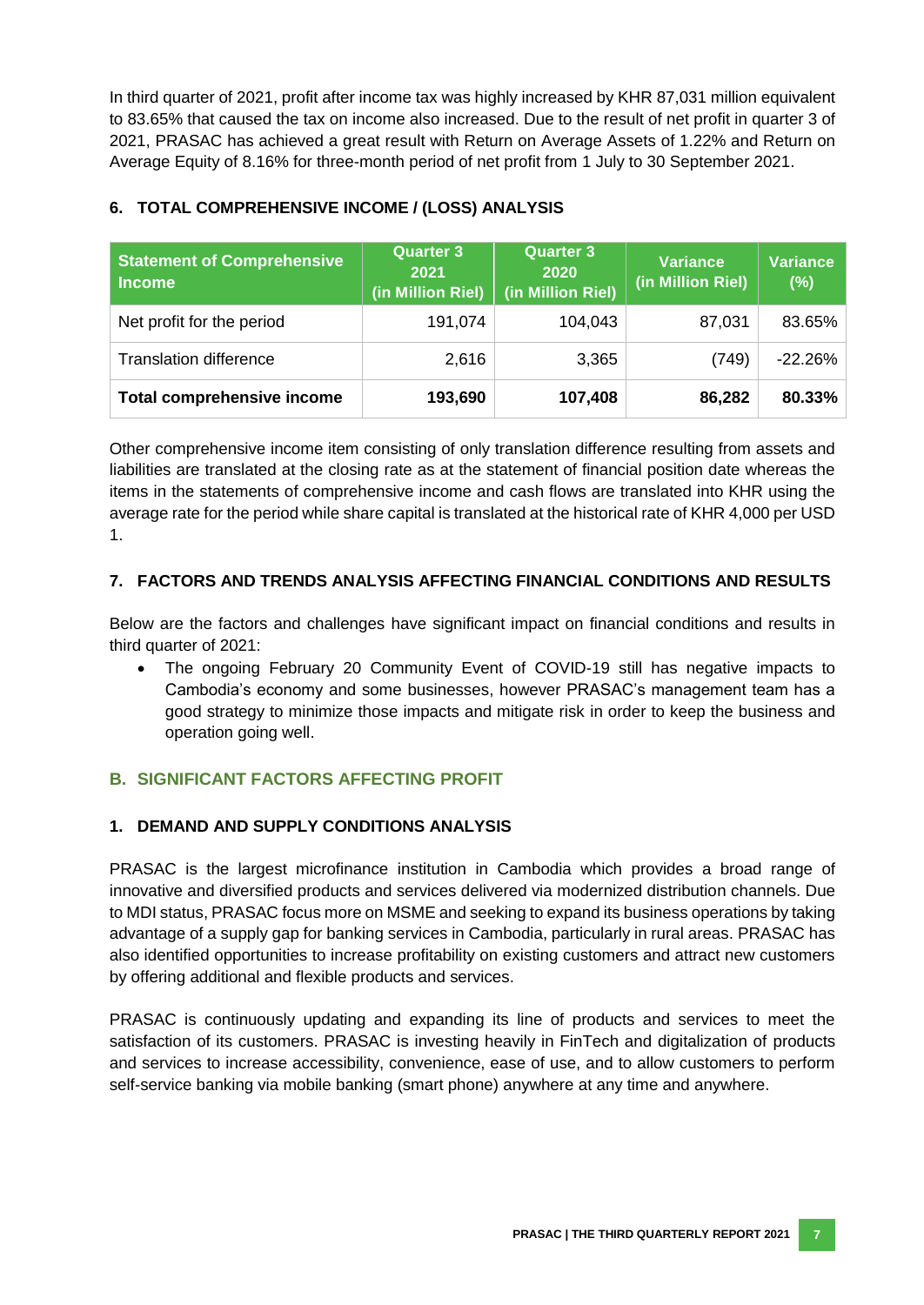#### **2. FLUCTUATIONS IN PRICES OF RAW MATERIALS ANALYSIS**

PRASAC is operating as microfinance institution to provide financial products and services to customers, therefore the analysis of fluctuations in prices of raw material is not applicable to the Company.

#### **3. TAX ANALYSIS**

PRASAC is obliged to pay taxes and excises to the state under the existing laws of Cambodia. PRASAC is a large taxpayer and is required to pay tax under the real regime tax system as set forth by the General Department of Taxation. Tax expenses include current tax and deferred tax. Tax expenses are recorded in the statement of comprehensive income.

For good practice on tax compliance, PRASAC was awarded "GOLD" certificate of tax compliance from General Department of Taxation on 06 March 2020 with 2 years validity period for the year 2020 and 2021.

#### **4. EXCEPTIONAL AND EXTRAORDINARY ITEMS ANALYSIS**

At the date of this report, management is not aware of any exceptional and extraordinary items, transaction or event of a material and unusual nature accruing that may significantly impact to the financial statement of the Company. With current status of the coronavirus (COVID-19) outbreak, management will continuously pay close attention to the development of the COVID-19 outbreak in Cambodia and its impact to the Company's operation.

#### <span id="page-14-0"></span>**C. MATERIAL CHANGES IN SALES AND REVENUE**

<span id="page-14-1"></span>In quarter 3 of 2021, PRASAC earned total revenue around KHR 557,551 million increased 21.34% compared to the same period in prior year. Net interest income increased from KHR 231,826 million to KHR 319,492 million, while gross loan portfolio slightly increased 19.97%. Although, Cambodia's economy affected by COVID-19 outbreak for the whole year 2020 and continues to the third quarter 2021, PRASAC is still managed and operating in a good profitability.

#### **IMPACT OF FOREIGN EXCHANGE, INTEREST RATES AND COMMODITY PRICES**

#### **1. FOREIGN EXCHANGE RISK**

Foreign exchange risk involves losses that may occur due to fluctuations in currency exchange rates. PRASAC's business activities cross three main currencies – KHR, USD, and THB. Volatility in exchange rates may have a material impact on PRASAC's operating income and profitability.

Exchange rates are regularly monitored by the Treasury Department. PRASAC policies stated that it shall not engage in activities to derive income from proprietary trading or speculation on the movements of exchange rates, interest rates, or value of securities. PRASAC is not authorized to maintain a proprietary trading book in short-term foreign currency instruments. Any foreign currency transaction or position owned must display a clear linkage to client-related business.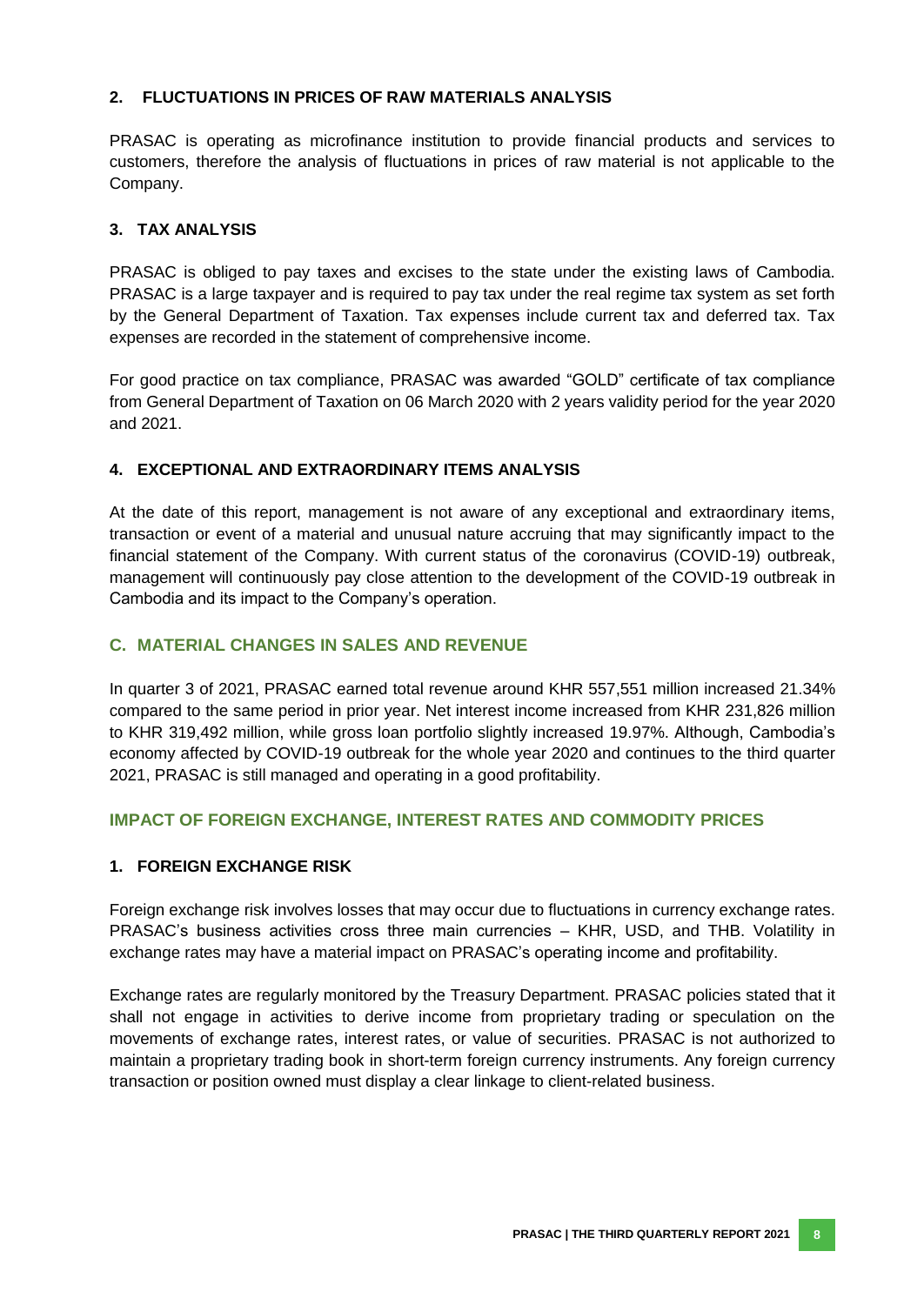#### *Limit*

| l Risk Measure                                                  | Limit                   |
|-----------------------------------------------------------------|-------------------------|
| Aggregate Foreign Currency Position to Total Regulatory Capital | $\ge$ -20 and $\le$ 20% |
| Single Foreign Currency Position to Total Regulatory Capital    | $\ge$ -20 and $\le$ 20% |

The Asset and Liability Committee is responsible for taking appropriate measures to maintain the foreign currency risk exposure within these limits at all times.

#### *Actions on Forex*

The Asset and Liability Committee (ALCO) will monitor current and forecast adherence to the limits above and will determine appropriate counterbalancing measures should the actual position threaten to be breached.

Acceptable foreign exchange risk management instruments that may serve to reduce the net long or short foreign exchange position in certain currencies include the following:

- creating additional offsetting Forex assets (in case of an underlying short position) or offsetting Forex liabilities (in case of an underlying long position).
- reducing (selling) Forex assets or buying back liabilities in the cash market for immediate value.
- using forward transactions to offset Forex assets or liabilities that would otherwise create an excessive short or long net open position.
- converting Forex liabilities into effective functional currency positions using cross currency swaps.

| As at 30 September 2021<br>(in Million Riel or Percentage) | <b>USD</b> | <b>KHR</b> | <b>THB</b> | <b>Total</b> |
|------------------------------------------------------------|------------|------------|------------|--------------|
| Assets                                                     | 14,561,578 | 2,002,958  | 61,681     | 16,626,217   |
| Liabilities and capital                                    | 14,948,941 | 1,580,477  | 96,799     | 16,626,217   |
| Off-balance sheet assets                                   | 832,320    | 400        |            | 832,720      |
| Off-balance sheet liabilities                              | 832,320    | 400        |            | 832,720      |
| $(+)$ long $/$ (-) short                                   | (387, 363) | 422,481    | (35, 118)  |              |
| Net open position / net worth %                            | $-14.22%$  | 15.51%     | $-1.29%$   |              |
| Limit %                                                    | ± 20%      | ± 20%      | ± 20%      |              |
| <b>Excess</b>                                              | N/A        | N/A        | N/A        |              |

The detailed net open position calculation is provided in the following table: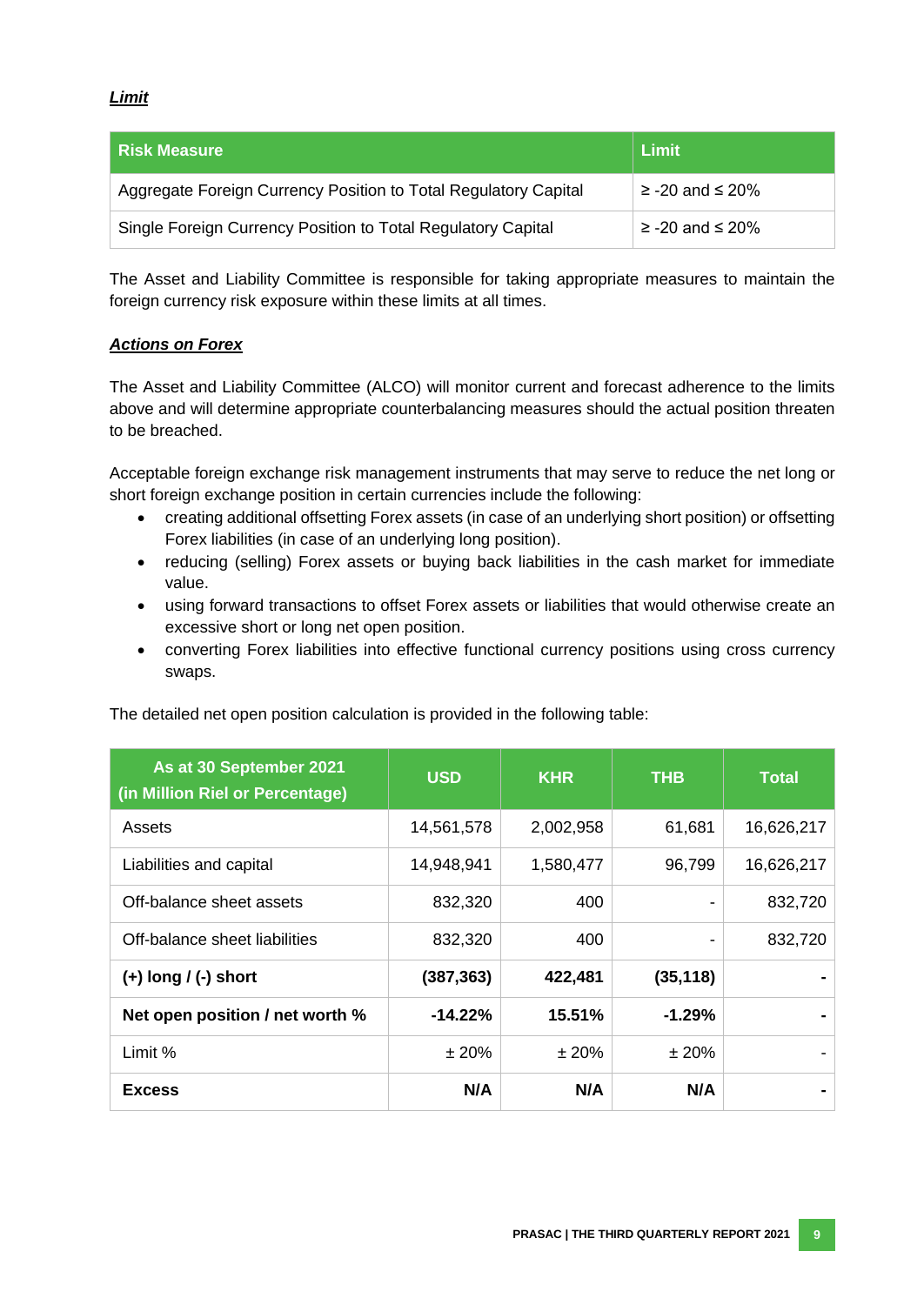#### **2. INTEREST RATE RISK**

Interest rate risk is commonly defined as the possibility that changes in the prevailing market interest rate levels produce an adverse impact on PRASAC's income and the value of its assets and liabilities, with consequential effects on PRASAC's equity. Interest rate changes have an impact on the net interest income of PRASAC when there is an imbalance between assets and liabilities on which interest is applicable. Any significant changes in interest rates could have a material adverse effect on PRASAC's financial performance and profitability. An analysis of the interest rate risk pertaining to PRASAC's assets and liabilities is disclosed in the table on the following page: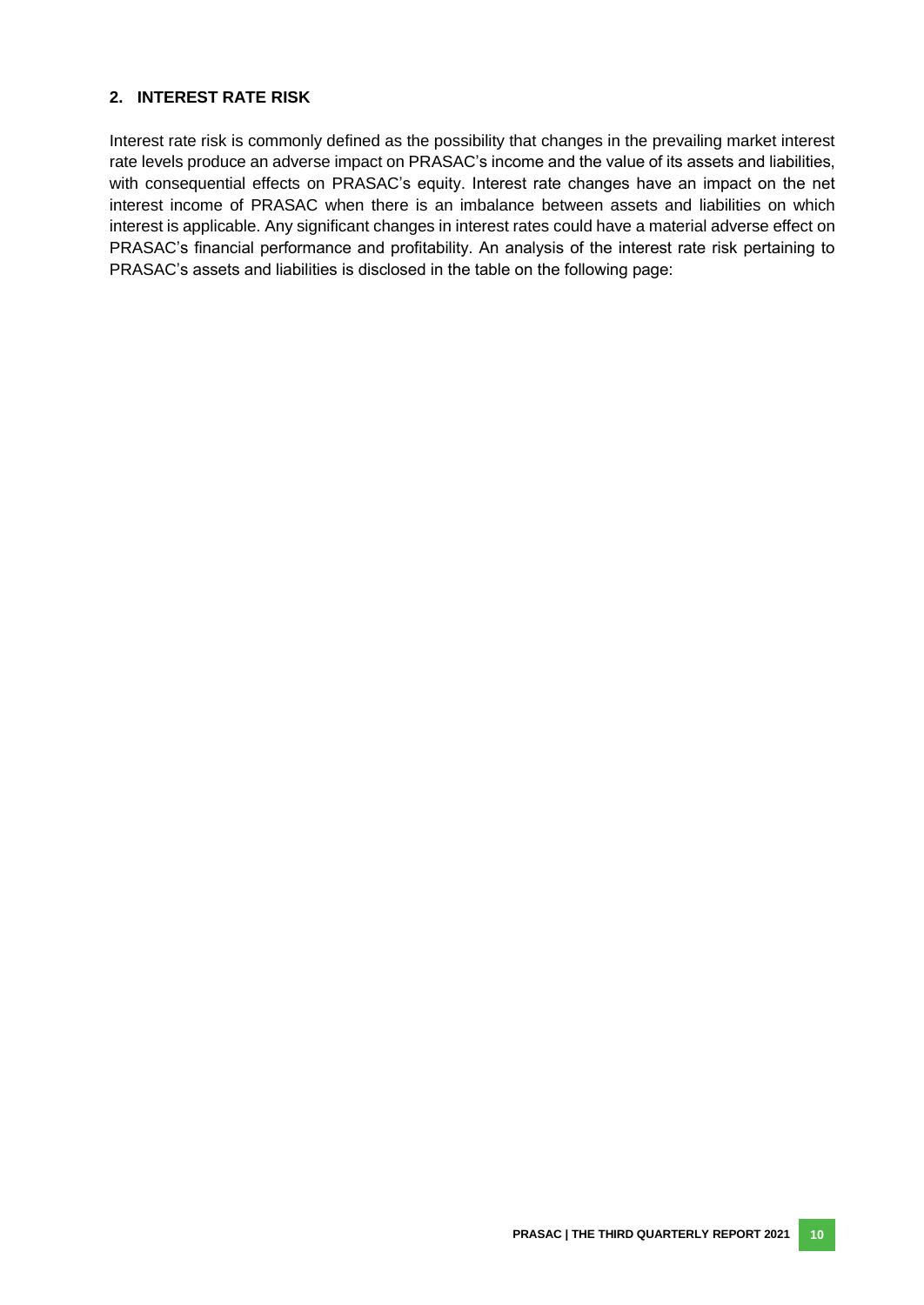| As at 30 September 2021<br>in Million Riel              | Up to 1 month  | 1-3 months  | 3-12 months | 1-5 years      | Over 5 years   | <b>Non-interest</b><br><b>sensitive</b> | Total      |
|---------------------------------------------------------|----------------|-------------|-------------|----------------|----------------|-----------------------------------------|------------|
| <b>Financial assets</b>                                 |                |             |             |                |                |                                         |            |
| Cash on hand                                            | $\blacksquare$ |             |             | $\blacksquare$ | $\blacksquare$ | 778,676                                 | 778,676    |
| Balances with the NBC                                   | 123,282        | 612         | 604         | $\blacksquare$ | $\blacksquare$ | 244,131                                 | 368,629    |
| Balances with other banks                               | 7,211          |             |             | $\blacksquare$ |                | 15,521                                  | 22,732     |
| Loans to customers                                      | 237,061        | 484,702     | 2,323,235   | 9,046,763      | 2,325,720      | $\blacksquare$                          | 14,417,481 |
| Other assets                                            |                |             |             |                |                | 2,611                                   | 2,611      |
| <b>Total financial assets</b>                           | 367,554        | 485,314     | 2,323,839   | 9,046,763      | 2,325,720      | 1,040,940                               | 15,590,130 |
| <b>Financial liabilities</b>                            |                |             |             |                |                |                                         |            |
| Deposits from banks and other<br>financial institutions | 2,969          | 39,031      | 269,689     |                |                | $\blacksquare$                          | 311,689    |
| Deposits from customers                                 | 1,477,934      | 1,969,987   | 5,956,472   | 303,725        |                | $\blacksquare$                          | 9,708,118  |
| <b>Borrowings</b>                                       | 45,198         | 276,138     | 766,898     | 2,068,238      | 5,082          | $\overline{\phantom{a}}$                | 3,161,554  |
| Subordinated debts                                      | 1,951          | 74,074      | 55,748      | 281,697        | 87,716         |                                         | 501,186    |
| Bonds payable                                           | 3,879          |             |             | 126,397        |                | $\overline{\phantom{a}}$                | 130,276    |
| Other liabilities                                       |                |             |             |                |                | 52,277                                  | 52,277     |
| <b>Total financial liabilities</b>                      | 1,531,931      | 2,359,230   | 7,048,807   | 2,780,057      | 92,798         | 52,277                                  | 13,865,100 |
| <b>Maturity Gap</b>                                     | (1, 164, 377)  | (1,873,916) | (4,724,968) | 6,266,706      | 2,232,922      | 988,663                                 | 1,725,030  |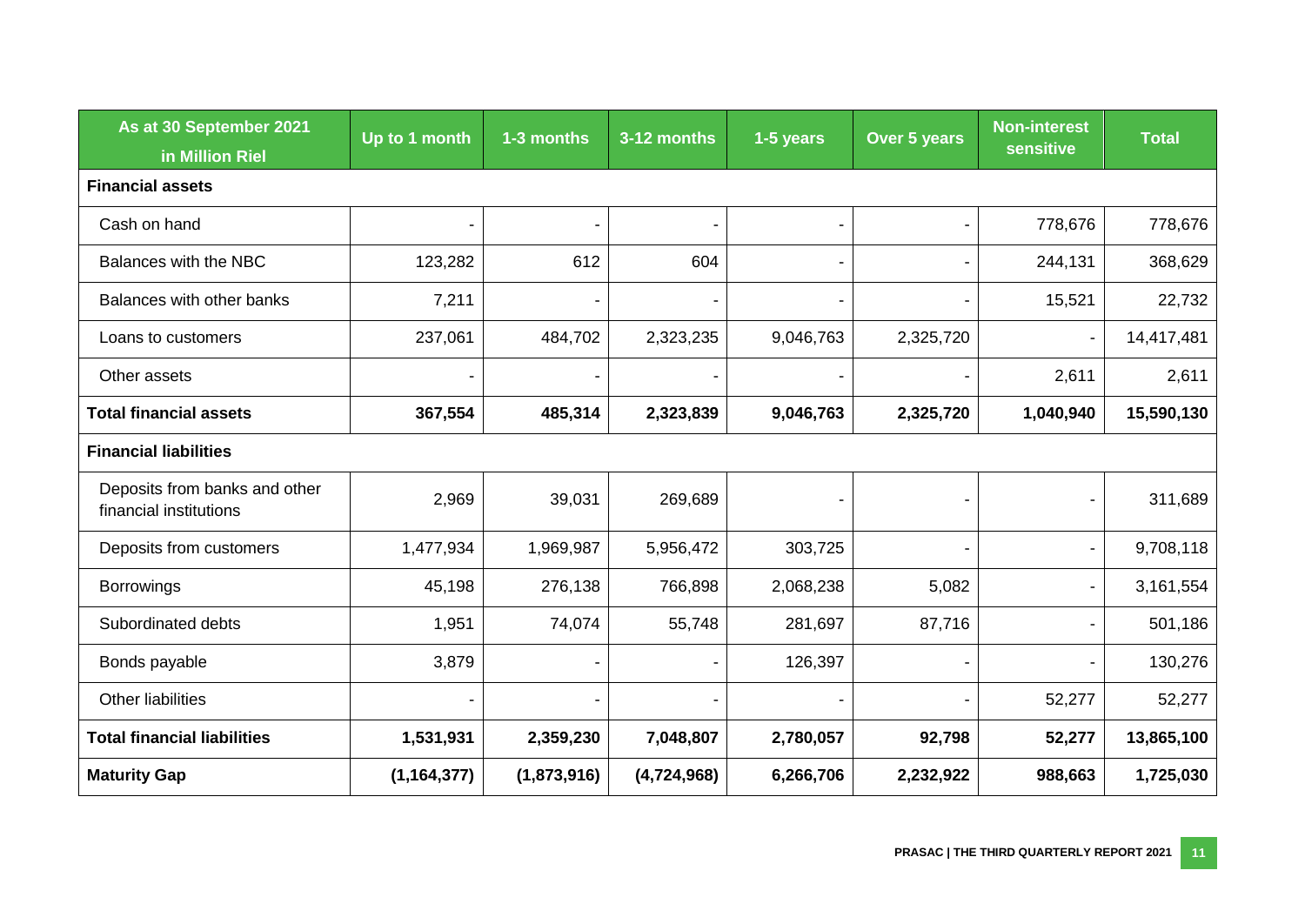#### **Risk Mitigation:**

#### *Re-pricing Gap Management*

The interest rate gap is a common form of interest rate sensitivity measurement. The re-pricing gap is equal to rate sensitive assets (RSA) minus rate sensitive liabilities (RSL).

PRASAC strives to achieve a balance between reducing risk to earnings from adverse movements in interest rates and enhancing net interest income through correct anticipation of the direction and extent of interest rate changes. By running positive near-term gaps, PRASAC will benefit if interest rates rise, and by running negative gaps PRASAC will benefit if interest rates fall. PRASAC's interest rate exposure limit is complied with and reviewed on a monthly basis. The gap reports are used to measure the magnitude of risk to interest income arising from interest rate movements. PRASAC focuses on net gaps in the 30, 90, 180, 270 and 365-days cumulative timeframes.

PRASAC takes into account the following limitations of re-pricing gap analysis:

- Interest rates on assets and liabilities do not always move by the same magnitude or velocity
- Optional features of many deposit instruments and loans are not readily determinable
- Exposures arising from new business generally are not captured
- Re-priceable investments/funds may roll off at rates significantly different from current rates.

In order to address the limitations of traditional re-pricing gap analysis, PRASAC maintains additional interest rate simulations (see below).

#### *Net Interest Income Simulation*

The focus of this simulation is to measure risk to net income by projecting the future composition of PRASAC's assets and liabilities and applying different interest rate scenarios. Simulation modeling includes "what if" analyses to determine the effect of different strategies on PRASAC's risk profile and profitability.

By using simulations, PRASAC considers realistic assumptions about the speed and magnitude of the loan and deposit product rate reactions in response to market changes in various currencies. The impact of prepayment rates on loans is also taken into account. Management carefully assesses and documents the assumptions underlying the simulations. Second round effects about changes in loan demand and deposit supply following the assumed rate adjustments are not part of the simulation.

While simulations can adequately assess short-term (1 year) interest rate risk, PRASAC does not rely on this analysis to capture and isolate the risks associated with longer term re-pricing imbalances. Duration-weighted gap analysis of the balance sheet is utilized to evaluate long-term fixed-rate positions.

#### *Duration-Weighted Re-pricing Gap*

In addition to the sensitivity of current income, an interest rate re-pricing gap report can also be used to provide a rough estimation of the value impact on assets and liabilities following a market interest rate change. By assessing the economic value change of assets and liabilities following such a rate shock, PRASAC can determine the economic loss or gain in equity value at the different simulation levels.

PRASAC calculates a matrix of more precise duration estimates for each cell in the re-pricing gap report, i.e. the intersections between time intervals and balance sheet line items. For this purpose,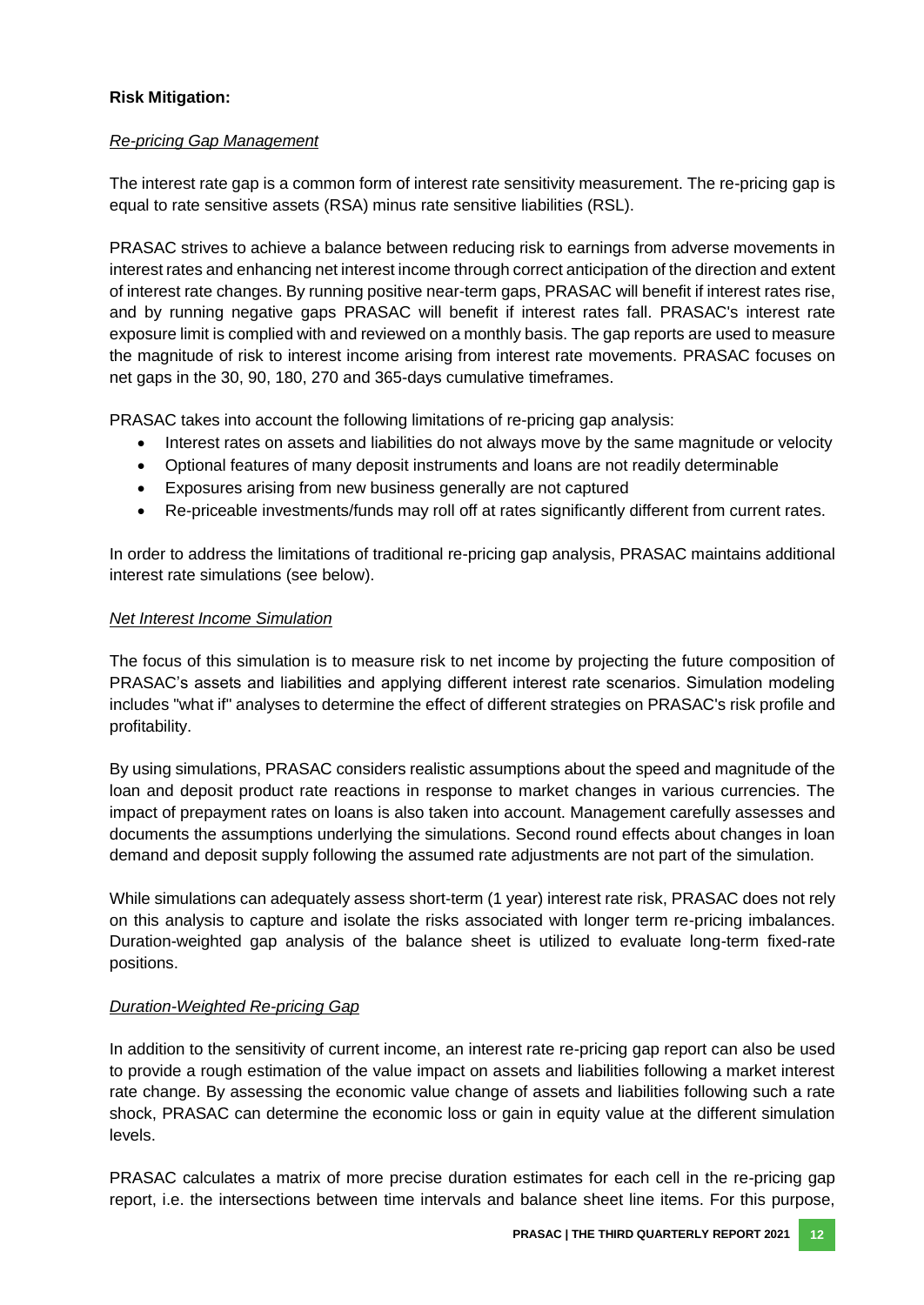PRASAC maintains sufficiently granular time bands at the long end of the re-pricing schedule. These more distant gaps naturally become more important for their long-term economic capital impact. Duration analysis requires knowledge of the average contractual rates applicable to each line item and the new market discount yields following the rate change. With these assumptions, PRASAC may calculate a matrix of modified duration weights that are applied to the cells of the parallel re-pricing gap report.

The economic capital perspective in duration-weighted gap methods emphasizes the long-term balance sheet value impact of interest rate changes. This is an important complement to the strictly short-term earnings approach underlying the net interest income simulation.

#### *Interest Rate Risk Limits*

The Interest Rate Risk limits are as follows:

| <b>Interest Rate Risk</b><br><b>Measure</b>                          | <b>Definition</b>                                                                                                                                                                                                                                                                                                                                                                                                                                                                                                              | <b>Limit</b>                                                                  |
|----------------------------------------------------------------------|--------------------------------------------------------------------------------------------------------------------------------------------------------------------------------------------------------------------------------------------------------------------------------------------------------------------------------------------------------------------------------------------------------------------------------------------------------------------------------------------------------------------------------|-------------------------------------------------------------------------------|
| Net Interest Income<br>at $Risk - Re-pricing$<br>Gap                 | Using re-pricing gap analysis, market rate scenarios<br>of:<br>+200/-100 bps in the 4-yr USD swap rate, +200/200<br>bps in top 10 banks KHR 1 year Deposit Rate, and<br>+200/-200 bps in THB 3-Month BIBOR<br>may separately and in combination not lead to a<br>deterioration of more than 25% of net interest income<br>compared to rolling prior 12 months actual net interest<br>income.                                                                                                                                   | $\leq$ 25% of Recent<br><b>Actual Net</b><br>Interest Income                  |
| <b>Forward Net Interest</b><br>Income at Risk -<br><b>Simulation</b> | Using simulation, market rate scenarios of:<br>+200 /-100 bps in the 4-yr USD swap rate,<br>+200/-200 bps in top 10 banks KHR 1 year Deposit<br>Rate, and<br>+200/-200 bps in THB 3-Month BIBOR<br>may separately and in combination not lead to a<br>cumulative deterioration of more than 25% of net<br>interest income compared to the current budget 12<br>months forward. Simulation includes new business as<br>per budget and detailed assumptions about the basis<br>co-movement of asset and liability product rates. | $\leq$ 25% of<br>projected 12-<br>months of<br>forward Net<br>Interest Income |
| Economic Capital at<br><b>Risk - Duration Gap</b>                    | Using a per-currency duration-weighted re-pricing gap,<br>the economic capital at risk from a rate shock scenario<br>as below may separately or in combination not lead to<br>a loss of more than 20% of total regulatory capital:<br>+200 /-100 bps in the 4-yr USD swap rate,<br>+200/-200 bps in top 10 banks KHR 1 year Deposit<br>Rate, and<br>+200/-200 bps in THB 3-Month BIBOR                                                                                                                                         | ≤ 20% of<br><b>Regulatory Net</b><br>Worth                                    |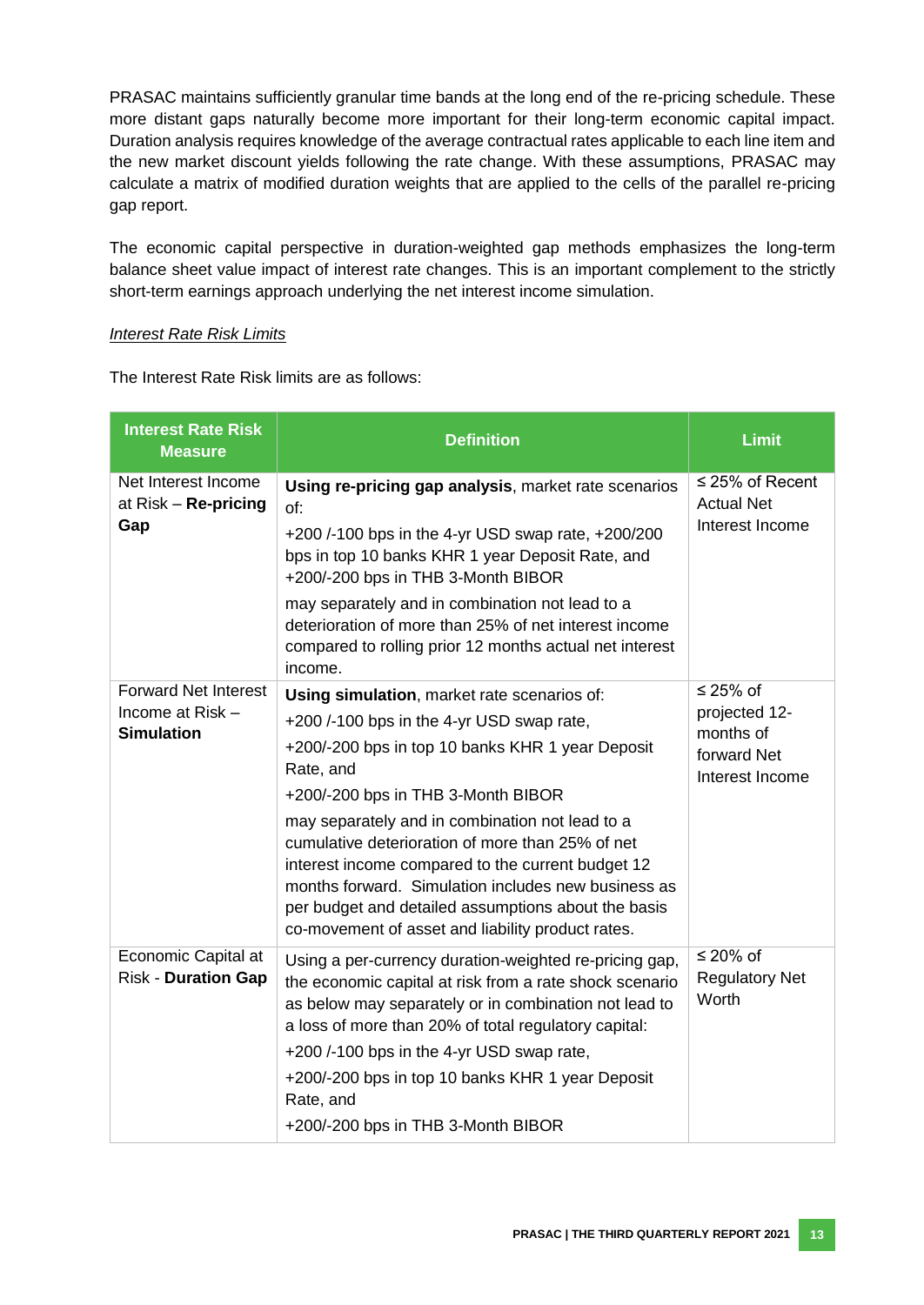#### *Interest Rate Risk Management Actions*

In the event that the current or forecasted balance sheet structure should lead to a likely breach of one or several of the interest rate risk limits above, it is the responsibility of the Asset and Liability Committee to devise strategies for adjusting PRASAC's balance sheet position in order to reduce interest rate risk exposure and maintain limit compliance.

Acceptable interest rate risk management instruments that PRASAC may deploy to manage interest rate risk are:

- creating an additional variable or fixed rate assets or liabilities in particular currencies to offset existing imbalances,
- selling certain fixed rate or variable rate assets or buying back (pre-paying) certain fixed rate or variable rate liabilities for immediate value,
- using over-the-counter interest rate forward transactions or long-term fixed-rate securities to offset existing fixed rate contracts on the asset or liability side,
- converting variable rate liabilities into fixed rate liabilities or vice versa using interest rate swap agreements.

Note that derivative overlay transactions, such as interest rate forwards and interest rate swap agreements require Board approval similar to the Board resolutions required for the underlying commercial borrowing transactions. The Board will only authorize forward or swaps in interest rate instruments for the purposes of risk reduction or hedging. Trading such instruments or making markets in them under an independent profit motive that is not related to an interest rate risk reduction strategy is specifically not allowed at PRASAC.

# <span id="page-20-0"></span>**D. IMPACT OF INFLATION**

- Inflation is very important for PRASAC because PRASAC typically deal normal financial instrument such as making loan about 86.72% of its total assets of which 11.82%, 0.31% and 87.86% is in Khmer Riel, Bath Thai and United States Dollar respectively.
- Cambodia's economy recovered strongly in 2016-19 with real GDP growth of 7.0%, 7.0%, 7.5% and 7.0% p.a.
- In the lasts 5 years record the CPI stood at an average year-on year of 2.5% p.a.
- The economy is to a large extent dollarized; the exchange rate moves within a small bandwidth for the last ten years.
- Registered unemployment at 1.02% in 2019.
- Due to COVID-19 all GDP of Cambodia for 2020 will drop down to -1.6% (IMF April 2020).

# <span id="page-20-1"></span>**E. ECONOMIC, FISCAL AND MONETARY POLICY OF ROYAL GOVERNMENT**

- Government accumulates USD 400 million of savings for the use of COVID-19 emergency cases.
- Reduce tax for tourism sectors. Improve infrastructure and reduce cost of operation. Reduce 6 holidays in year to increase productivities.
- Reserve USD 3 billion ahead for possible impacts COVID-19 and European Union's Everything But Arm's (EBA) trade scheme.
- Reserve USD 600 million to 800 million to lend to banks and MFIs to stimulus economy.
- Appeal banks and MFIs to reschedule loans during this COVID-19 period.
- Existing loan: Reduce withholding tax of borrowing to 10% from April to December 2020. New loan: Reduce withholding tax of borrowing to 5% from April to December 2020, then 10% from January to December 2021. From 2022, previous withholding tax (WHT) will be applied.
- Delay in offering seniority payment to employees for year 2020.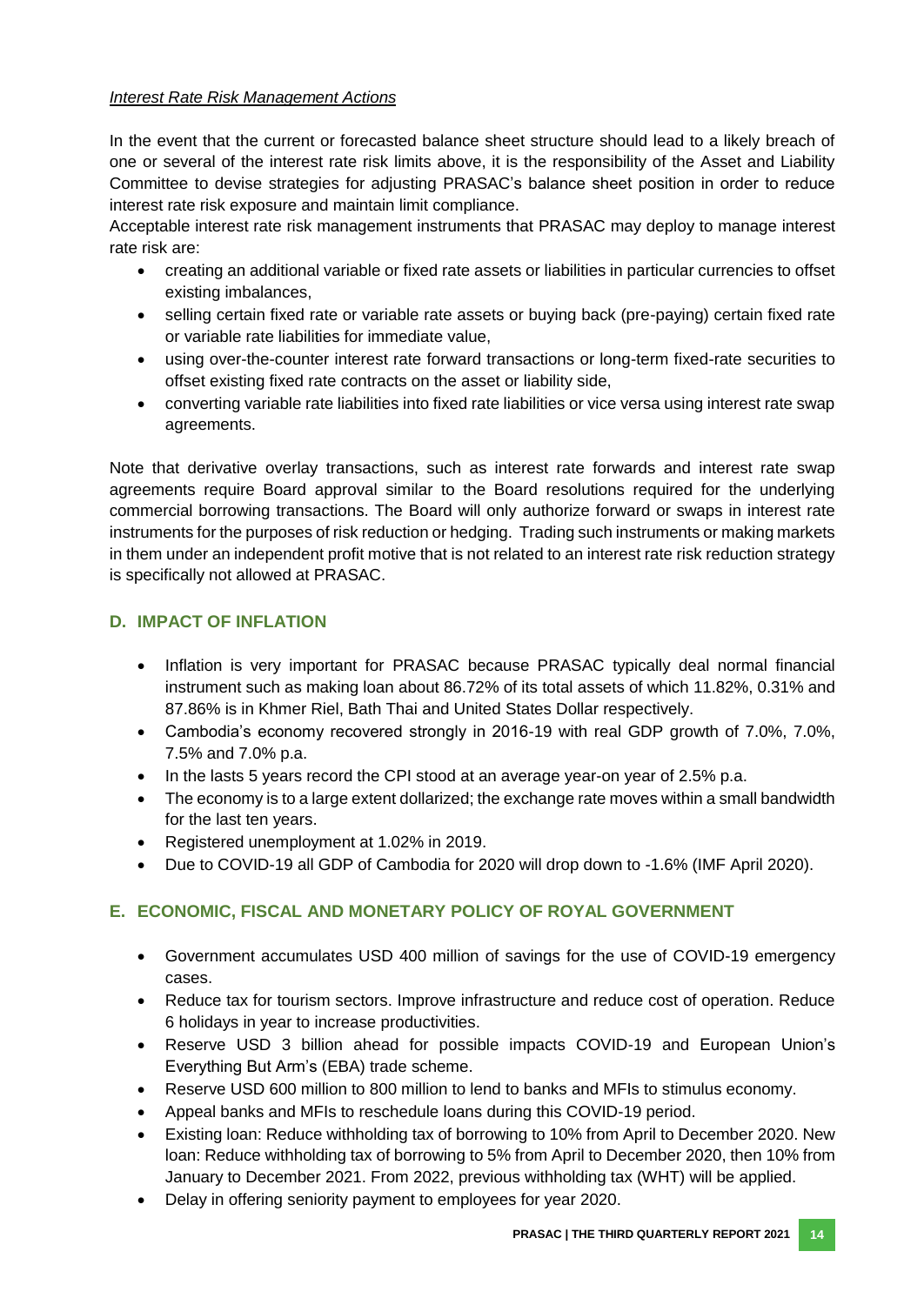- Cambodia reduces all expenses for 3 years (strategic plan for 2021-2023).
- Government has prepared and gives USD 125 million to more than 600,000 poor and vulnerable families.
- The government adjusted quarantine measures and prepare special arrangements for potential investors, technical experts and consultants who come to the Kingdom.
- The government has implemented the "Cash Transfer Social Assistance Program for Post Lockdown" to support low-income households who face difficulties after the large scale lockdown measurement, and Cash Transfer Social Assistance for the households whose members have died of COVID-19 and households with the difficult living condition whose members tested COVID-19 positive from the February 20, 2021 Outbreak.

#### **The National Bank of Cambodia (NBC)'s interventions:**

- NBC requested banks and financial institutions to reduce loan-related fees and cancel fines for borrowers for the rest of the year as the Kingdom battles the COVID-19 pandemic.
- Encourage to continue lending to priority sectors (i.e. tourism, garment, construction, ...)
- Delay in requiring banking and financial institutions to meet the capital conservation buffer of 50%.
- Reduce the interest rate on the Liquidity-Providing Collateralized Operation (LPCO) up to 0.5%. Decrease the interest rate for the Negotiable Certificate of Deposits (NCD).
- Reduce the Reserve Requirement Rate (RRR) on deposit balance from 8% for KHR and 12.5% for USD to 7% until 31 December 2021.
- Reduce Liquidity Coverage Ratio (LCR) to appropriate level if it is necessary.
- Issued guideline on reschedule loans that impact from COVID-19, especially priority sectors.
- Encourage all institutions and clients to use digital financial services rather than use cheque or cash for payment.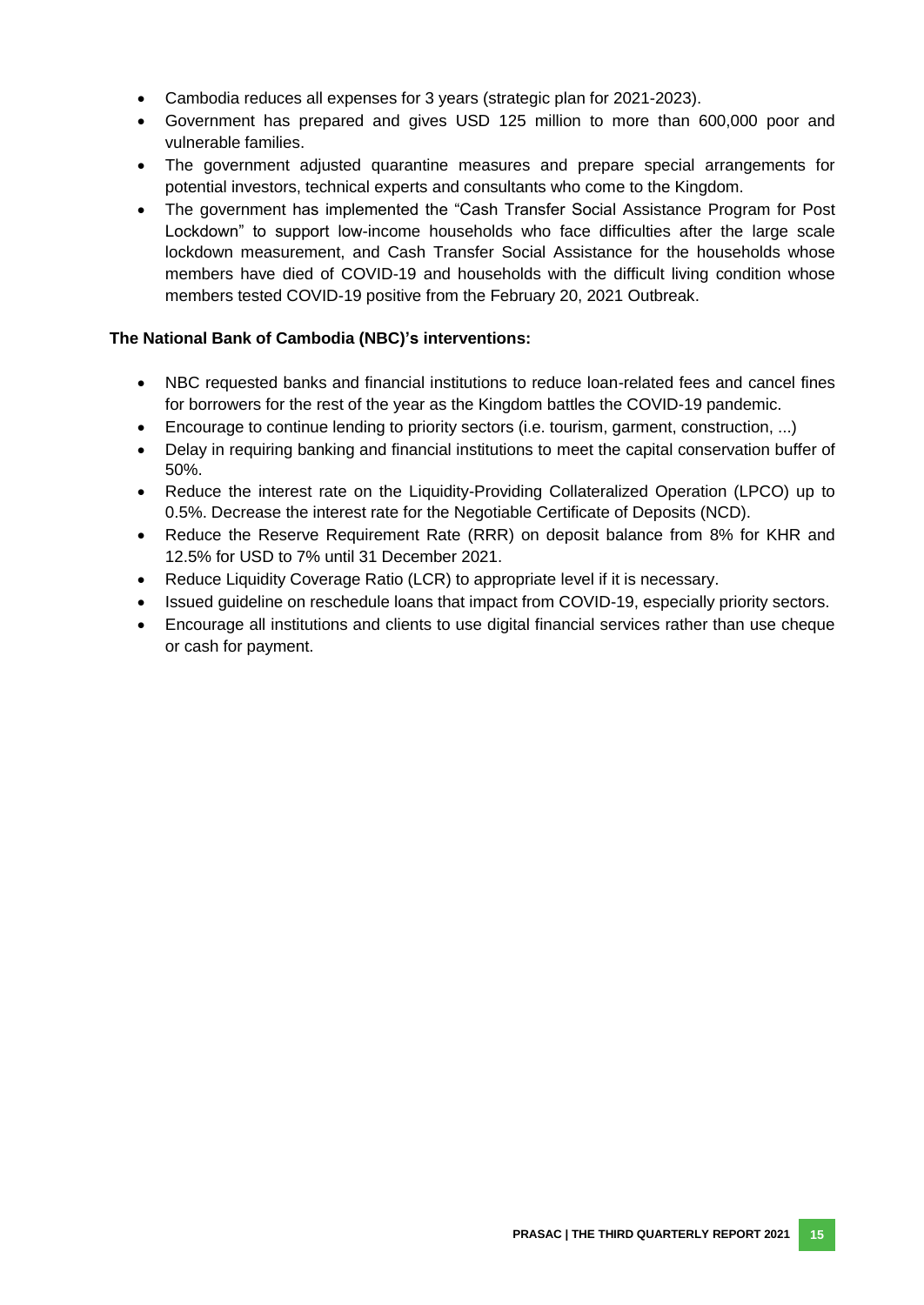# **PART 5 - OTHER NECESSARY INFORMATION FOR INVESTOR PROTECTION**

PRASAC Bonds guaranteed by CGIF. According to the Prakas on Public Issuance of Debt Securities, there is no requirement to have a credit rating on the corporate bond but the credit rating of the guarantor is required.

CGIF has been assigned credit ratings of:

- "AA/A-1+" Global (Long Term & Short Term), Stable Outlook, by S&P Ratings on 22 Jun 2018
- "gAAA/seaAAA/AAA", Global/ASEAN/National, Stable Outlook, by RAM Ratings on 16 Jan 2019
- "AAA" National, Stable Outlook, by MARC on 14 Jan 2019
- "AAA" National, Stable Outlook, by TRIS Ratings on 10 Oct 2018
- "AAA" National, Stable Outlook, by Fitch Ratings Indonesia on 15 Nov 2018

Guaranteed by CGIF. Pursuant to the CGIF Guarantee, CGIF will irrevocably and unconditionally guarantee to the Bondholders' Representative the full and punctual payment of each Guaranteed Amount. For the purposes of the CGIF Guarantee, "Guaranteed Amount" means:

- any Principal Amount and any Scheduled Interest which is overdue and unpaid (whether in whole or in part) by the Issuer under the Terms and Conditions and the bondholder's agreement;
- any Additional Accrued Interest; and any Bondholders' Representative Expenses, (in each case as defined in the CGIF Guarantee).

The guarantee amount is subject to the terms of the guarantee in the form attached as Annex C to the Terms and Conditions (the "CGIF Guarantee").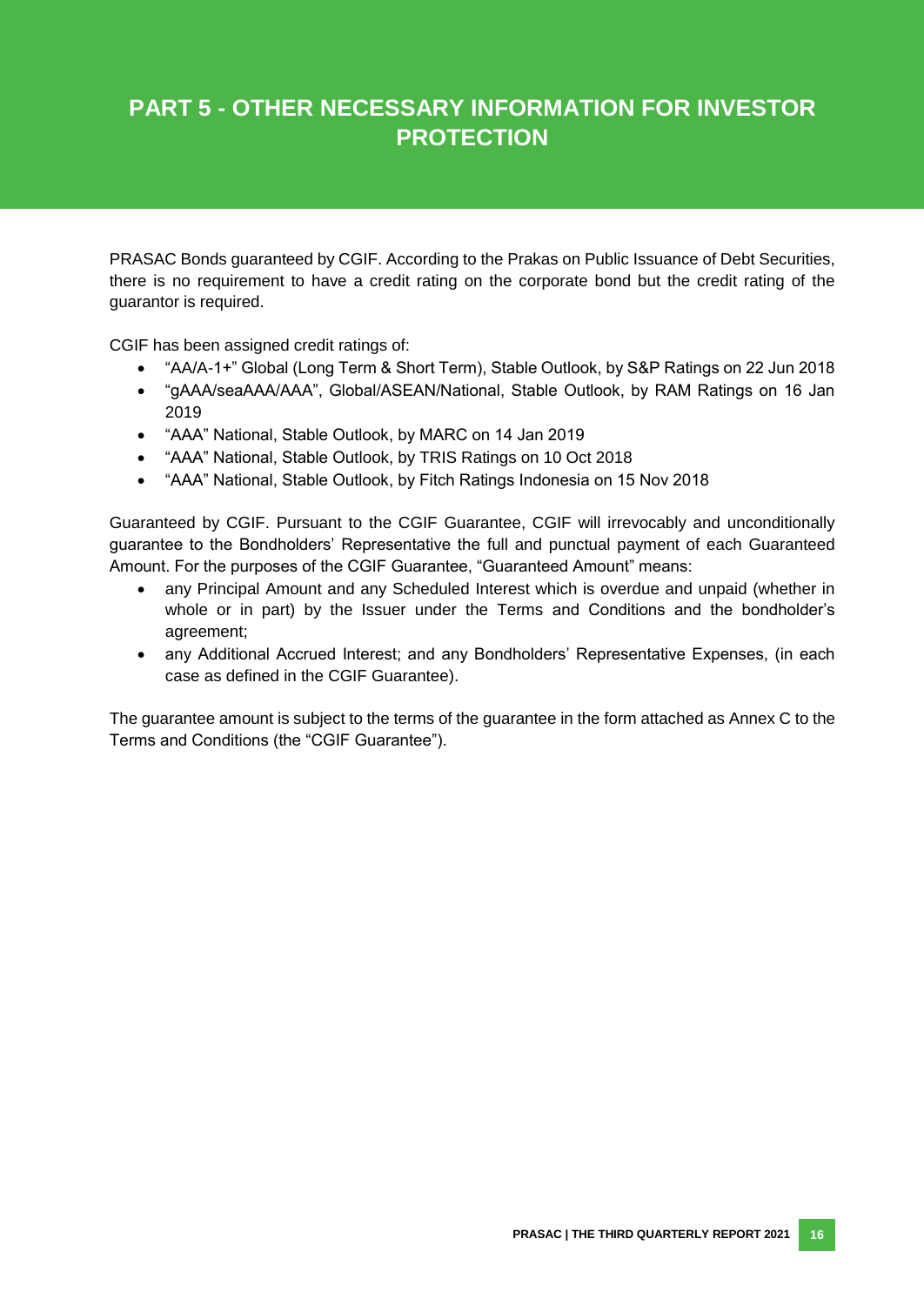# **Signature of Directors of the Listed Entity**

11 November 2021 Seen and Agreed

<span id="page-23-0"></span>ERSPIESE ះស្ថានទី<del>ក្រ</del>ុចាំញ្ញេទត្តុ <u>ត្រាសាក់ ទ</u> ESTIPING OF THE PRASE NEWSFILM OF PRASAC MCROFINANCE INSTRUMENT PLC.  $\ast$  $cn$   $lc$   $s$ BOT PRASAC MEIPLE

**Kwi Sang JUN** Chairman